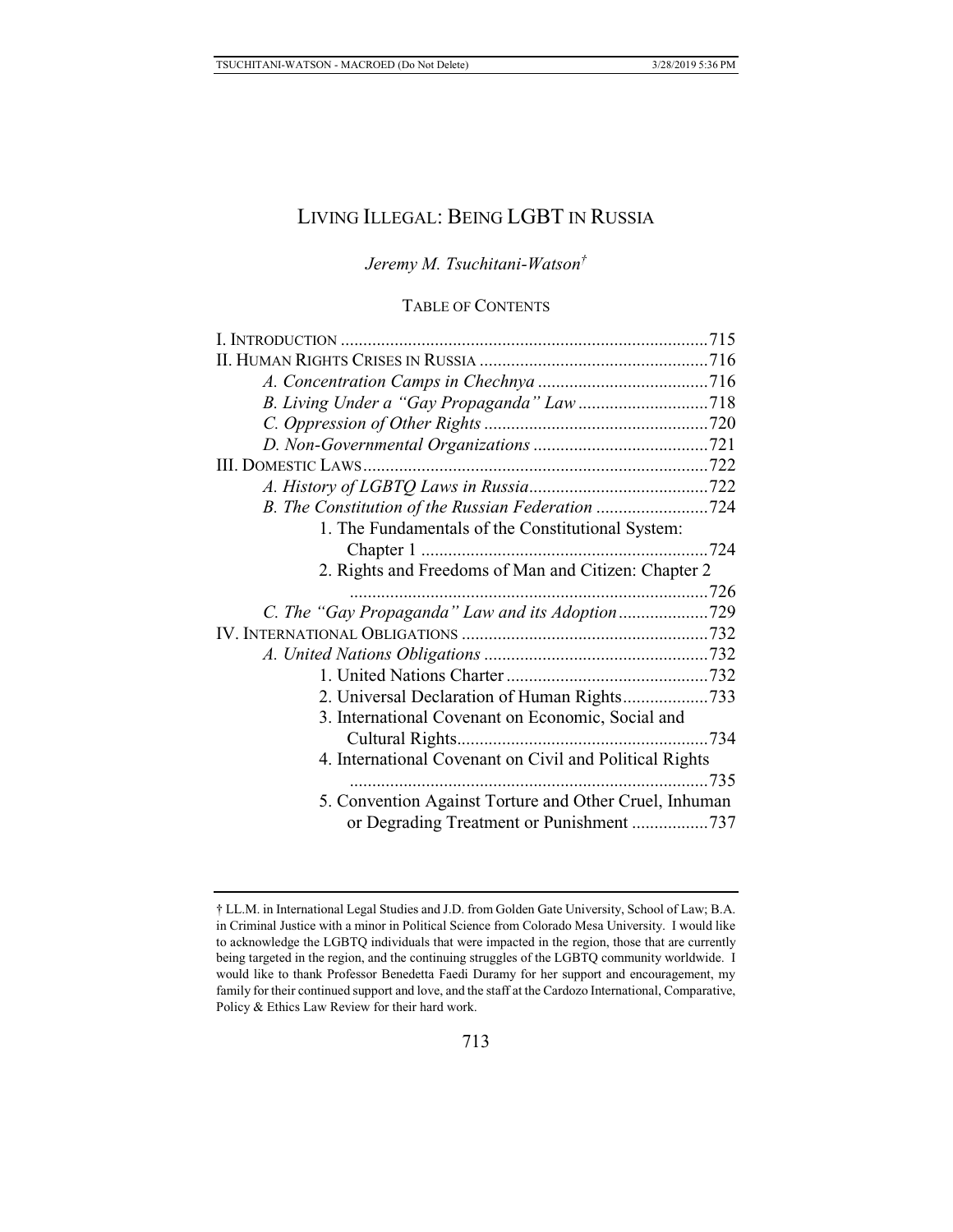#### **ABSTRACT**

As lesbian, gay, bisexual, transgender, and queer or questioning (LGBTQ) rights around the world continue a wave of progress, it is hard to imagine that the advances are being erased at the same pace. It is even harder to imagine this happening in a democratic society in a developed country. Finally, it is even more astounding that this is happening in a country that is considered a super power. However, it is happening, and has been happening since 2006.

For many reasons, the LGBTQ community has become a target of the Russian government; both the federal government and localized governments. One main reason for the oppression and discrimination is religion. Between the predominately Muslim Northern Caucuses region and the Russian Orthodox Church throughout the rest of the Russian Federation, the LGBTQ community is being oppressed. This oppression has led to individuals losing rights, being detained and tortured, and being victims of violent acts—including victims of extrajudicial killings.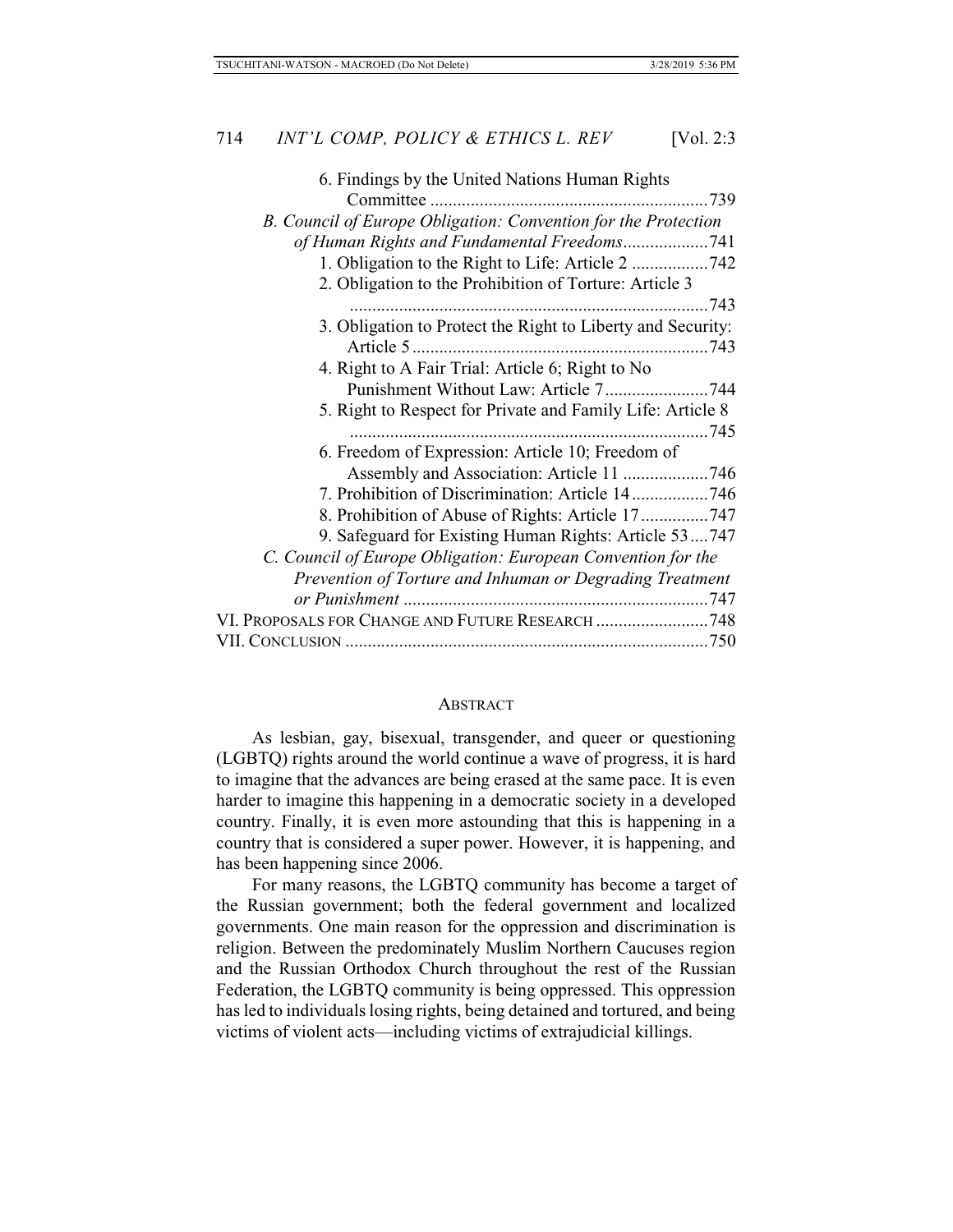This Article will look at the current crises in Russia. It will discuss the Chechnya concentration camps, the Russian "gay propaganda" law, and the ongoing violations of the freedom of expression, association, assembly, and the press. This Article will look at the domestic laws of Russia, and the international obligations of Russia. The goal of this Article is to bring awareness to the ongoing situation in Russia, the international obligations of Russia to the UN and the Council of Europe, and recommendations for change in Russia.

#### I. INTRODUCTION

The plight of the lesbian, gay, bisexual, transgender, and queer or questioning ("LGBTQ") community has been well documented and there appears to be wave of change. Over the more recent years, the LGBTQ equality movement has made major strides. Marriage equality has become the law in over twenty countries.<sup>1</sup> Adoption by same-sex couples, a second parent, or an individual LGBTQ individual is allowed in approximately twenty countries.<sup>2</sup> Over seventy countries allow—to some degree of difficulty—a transgender individual to change their name on legal documents.<sup>3</sup> However, the plight continues in several areas of the world, and in a few facets of life.

The goal of this Article is to bring awareness to the current situation in Chechnya. It is to educate the public of the ongoing human rights violations the "gay propaganda" law ("GPL") has brought, including the oppression of the LGBTQ community and non-governmental organizations (NGOs). Finally, this Article seeks to bring attention to the Constitution of the Russian Federation and what the document says versus what is being applied, in addition to the international obligations of Russia. The final goal is to propose recommendations for change and future research.

This Article will discuss the current human rights crises the LGBTQ community is facing in Russia. This Article will address the four main conditions in Russia: (1) the Chechnya concentration camps for gay men; (2) the federal GPLs and other regional laws; and (3) the other violations

<sup>1</sup> Elisa Tang, *Here Are the 27 Countries Where Same-Sex Marriage is Officially Legal*, ABC NEWS (Jun. 22, 2018 2:41 AM), https://abcnews.go.com/culture/story/27-countries-sex-marriageofficially-legal-56041136.

<sup>2</sup> Narjas Zatat, *Where Adoption is Illegal for LGBT+ Couples,* INDY 100 (Mar. 6, 2018 2:00 PM), https://www.indy100.com/article/map-where-adoption-illegal-for-lgbt-couples-8242266.

<sup>3</sup> Riley D. Champine et al., *The Legality of Gender Change*, NATIONAL GEOGRAPHIC MAGAZINE (Jan. 2017), https://www.nationalgeographic.com/magazine/2017/01/gender-identitymap-where-you-can-change-your-gender-on-legal-documents/.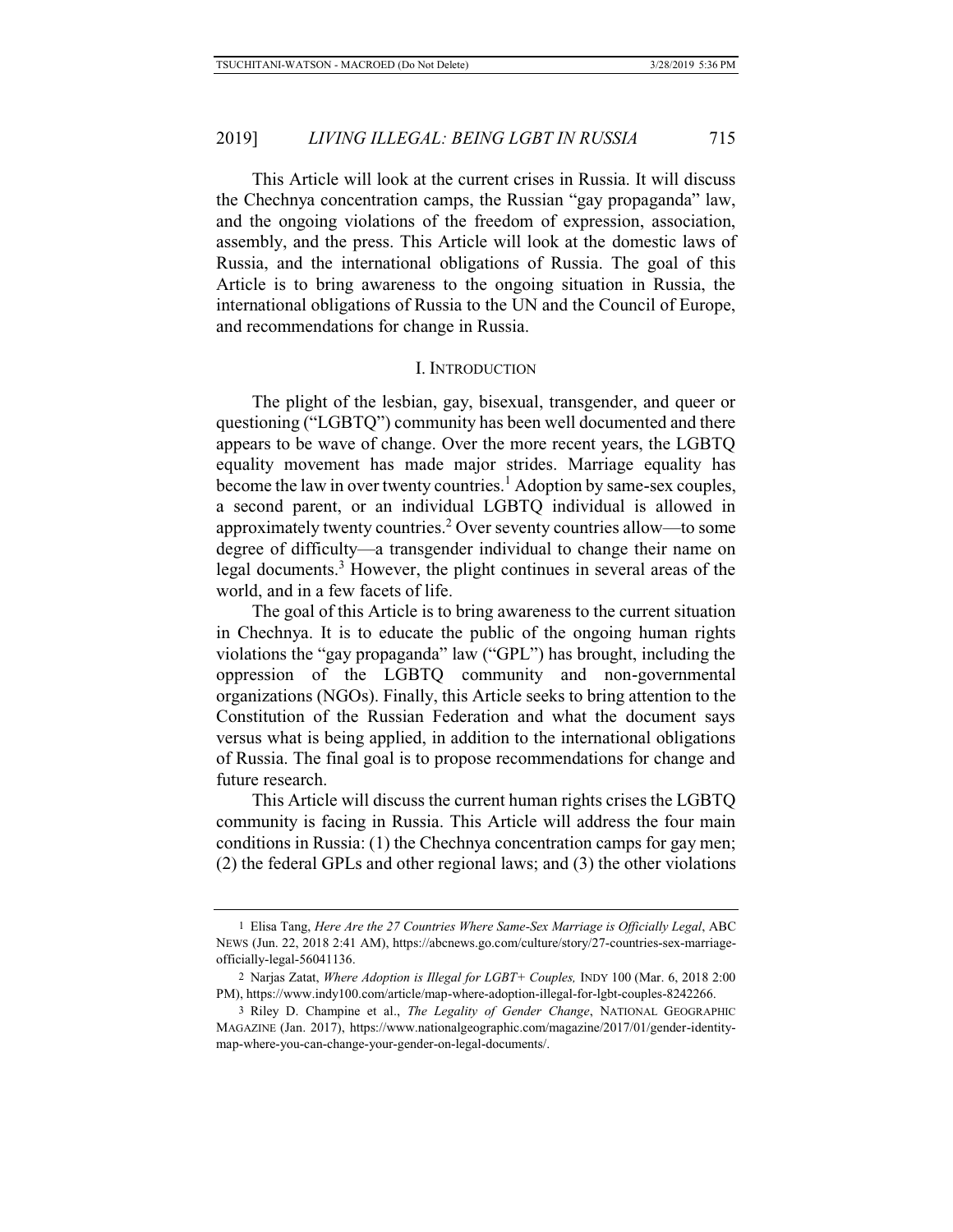of rights—such as the rights to assembly, association, and the press—that are impacting the LGBTQ community and its allies; and (4) the treatment of non-governmental organizations ("NGOs"). The Article will analyze the current domestic laws in Russia and the international obligations of Russia and will conclude with recommendations for change and possible future research.

### II. HUMAN RIGHTS CRISES IN RUSSIA

#### *A. Concentration Camps in Chechnya*

There is a crisis brewing in Russia. "Human rights groups have confirmed that gay men are being arrested and killed in a terrifying antigay purge in Chechnya."<sup>4</sup> Early reports stated that three men had been killed and over one hundred were detained, but failed to mention the horrors the detainees experienced, along with failing to mention that they were held in concentration camps.<sup>5</sup> Those detained are reported to be males between sixteen and fifty years old.<sup>6</sup> This detention of gay men came after a gay rights group sought to hold gay pride parades.<sup>7</sup> Social media is being used by governmental authorities to target the victims of the mass arrests.<sup>8</sup> Some of those detained are television personalities and religious leaders.<sup>9</sup> The predominately Muslim region in the Northern Caucasus area of Russia is known for the governmental authorities disregarding the killing and violence of members of the LGBTQ community.<sup>10</sup> Additionally, "Chechen leader Ramzan Kadyrov has

- 9 *See id.*
- 10 *See id.*

<sup>4</sup> Joshua Haigh, *Human Rights Group Confirm Reports Gay Men in Chechnya Are Being Detained in Anti-Gay Purge*, ATTITUDE (Apr. 6, 2017), https://attitude.co.uk/article/human-rightsgroup-confirm-reports-gay-men-in-chechnya-are-being-detained-in-anti-gay-purge/14092; *see also* Loulla-Mae Eleftheriou-Smith, *More Than 100 Gay Men 'Sent to Prison Camps' in Chechnya*, INDEPENDENT (Apr. 12, 2017, 10:34 AM), http://www.independent.co.uk/news/world/europe/chechnya-gay-men-concentration-campstorture-detain-nazi-ramzan-kadyrov-chechen-russia-region-a7677901.html; Kathy Armstrong, *Over 100 People Allegedly Sent to 'Concentration Camps' for Gay Men in Chechnya*, IRISH INDEPENDENT (Apr. 15, 2017, 6:12 PM), http://www.independent.ie/world-news/europe/over-100 people-allegedly-sent-to-concentration-camps-for-gay-men-in-chechnya-35610969.html; *Report: Chechnya Police Arrest 100 Alleged Gays, 3 Killed*, AP NEWS (Apr. 2, 2017), https://www.apnews.com/2656af03a358459a984fd90461c7b09a.

<sup>5</sup> *See* Haigh, *supra* note 4.

<sup>6</sup> *See id.*

<sup>7</sup> *See id.*

<sup>8</sup> *See id.*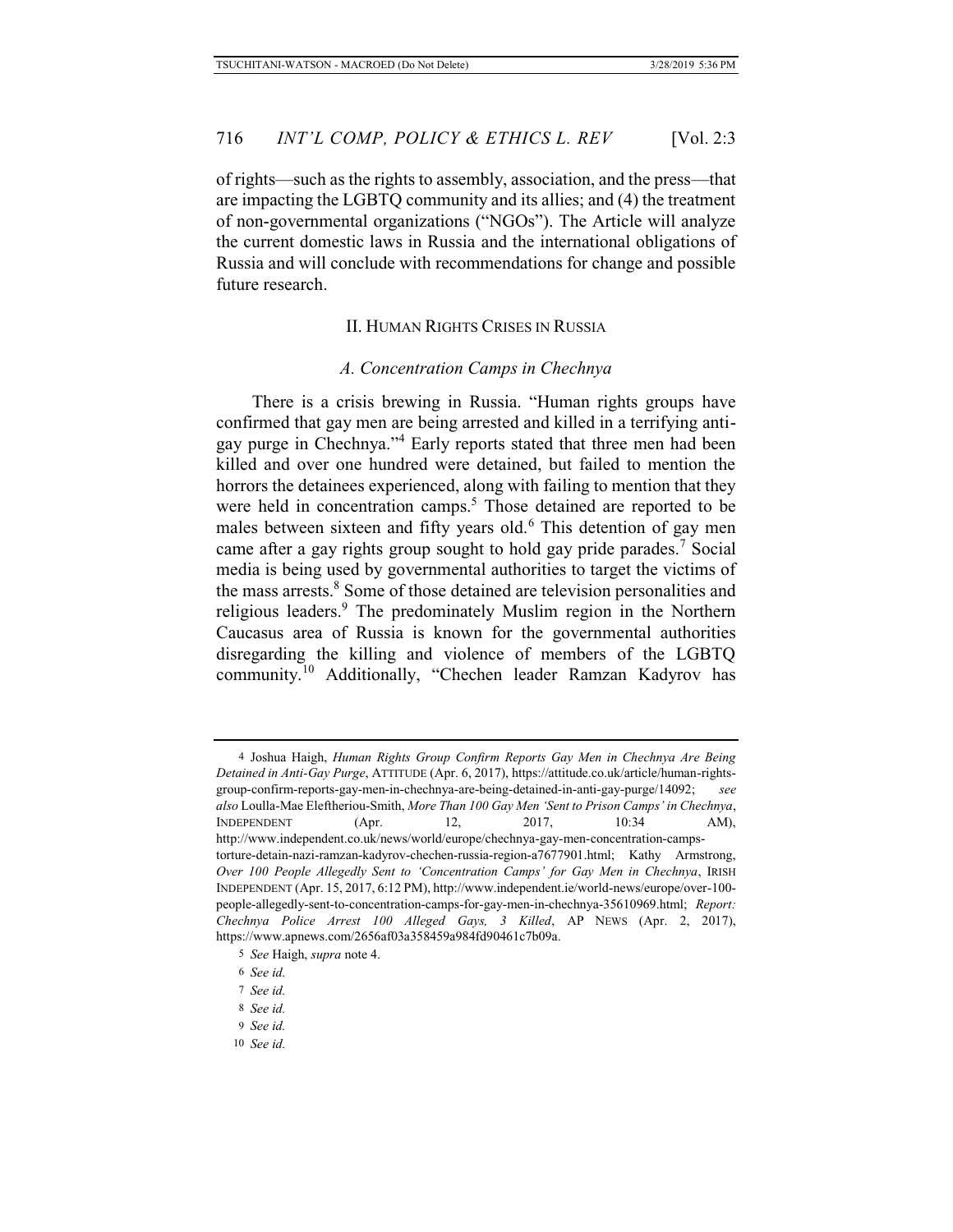previously said he approves of honour killings."11 This is only the beginning of the developing crisis.

News reports began surfacing about the use of concentration camps in Chechnya. A Russian newspaper, Novaya Gazeta, opened an investigation and found that Ramzan Kadyrov "not only sponsored direct attacks on members of the LGBT community in his republic but also adopted a plan for 'the final solution of gay issues' and opened the first concentration camp in the world for sexual minorities since Hitler."12 The goal of the concentration camps is to purge men that do not identify as heterosexual by either killing them or forcing them to leave the country.<sup>13</sup> Reports from the camps have alleged that governmental forces are using physical force to persuade inmates to report to the government what other community members are gay.<sup>14</sup> However, Chechnya is refuting this news, "not because the violence is wrong, but because they say gays do not exist in Chechnya."<sup>15</sup>

The Western World (the "West") and the United Nations ("U.N.") have taken notice of these human rights atrocities. Both "the U.S. State Department and the United Nations High Commissioner for Human Rights [are] calling on Moscow to put an end to any persecution."<sup>16</sup> However, these calls may not be enough. One of the original reporters, Elena Milashina, has had to flee her home due to threats of violence.<sup>17</sup> Threats are coming in against Milashina and the rest of the staff at Novaya Gazeta, but it is not for the report of the concentration camps.<sup>18</sup> Instead, the threats are centered on the fact that Milashina reported that there are gay people in Chechnya.<sup>19</sup> However, Milashina feels that there is also outrage because "there are a lot of people who are under repression, being

16 *Id.*

<sup>11</sup> *Id.*

<sup>12</sup> Paul Goble, *Kadyrov Opens First Concentration Camp for Gays Since Hitler's Times*, UPNORTH (Apr. 6, 2017), https://upnorth.eu/kadyrov-opens-first-concentration-camp-gays-sincehitlers-times.

<sup>13</sup> *See id.*

<sup>14</sup> *See id.*

<sup>15</sup> Adam Taylor, *She Broke the Story of Chechnya's Anti-Gay Purge. Now, She Says She Has to Flee Russia*, WASH. POST (Apr. 15, 2017), https://www.washingtonpost.com/news/worldviews/wp/2017/04/15/she-broke-the-story-ofchechnyas-anti-gay-purge-now-she-says-she-has-to-flee-russia.

<sup>17</sup> *See id.*; *see also Chechnya Anti-Gay Violence: Newspaper Fears 'Retribution' For Reports*, BBC NEWS (Apr. 14, 2017), http://www.bbc.com/news/world-europe-39600124 [hereinafter BBC NEWS, *Chechnya Anti-Gay Violence*].

<sup>18</sup> *See* Taylor, *supra* note 15; BBC NEWS, *Chechnya Anti-Gay Violence, supra* note 17.

<sup>19</sup> *See* Taylor, *supra* note 15.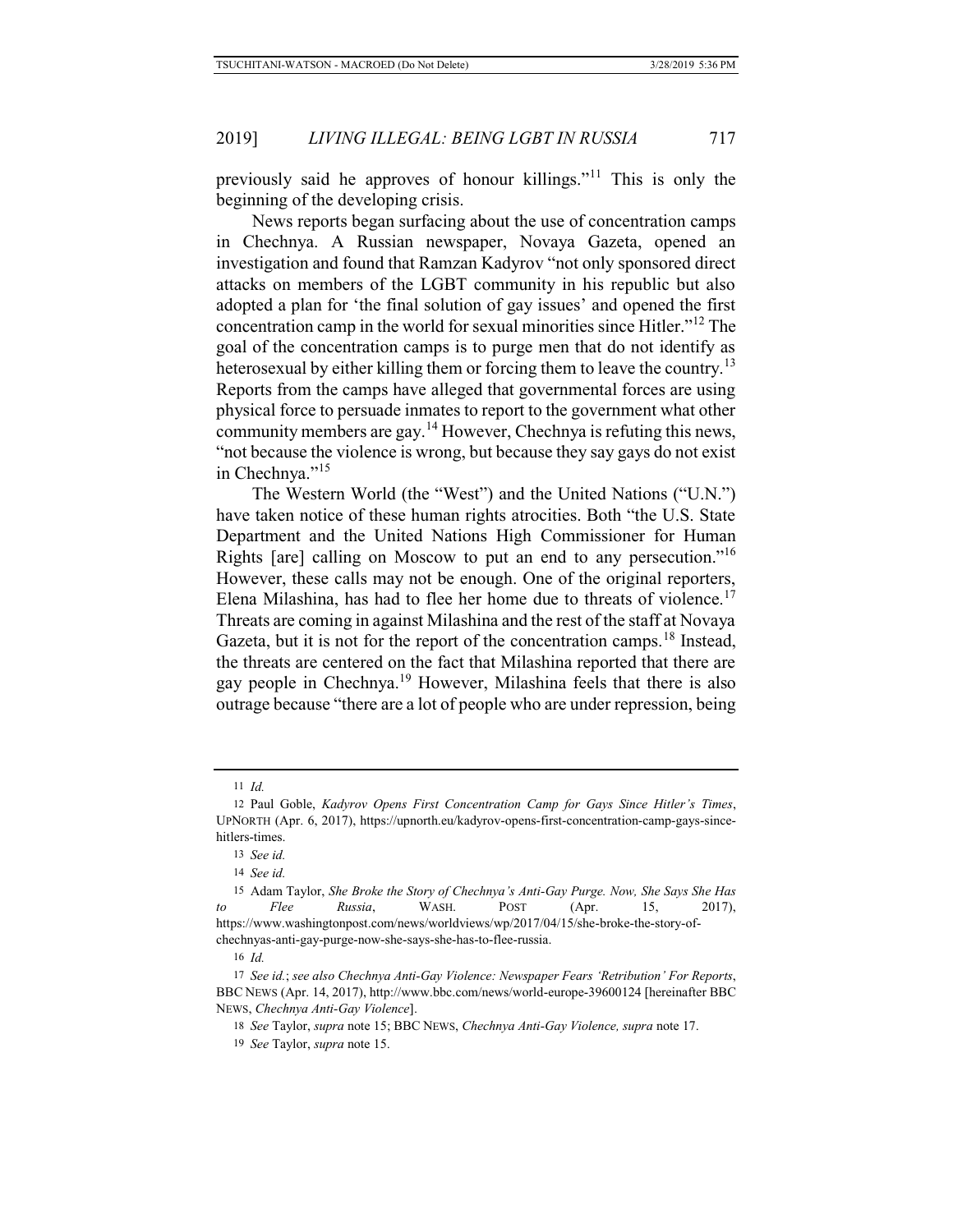detained, tortured, and killed."20 Although the situation in Chechnya is an atrocity that cannot continue, it is not the only form of oppression in Russia against the LGBTQ community.

# *B. Living Under a "Gay Propaganda" Law*

On June 30, 2013, President Vladimir Putin signed into law a GPL banning "gay propaganda."<sup>21</sup> The West was outraged over this law, which was passed less than a year before the Winter Olympics in Sochi.<sup>22</sup> This GPL, often criticized as vague and overly intrusive, outlaws "any suggestion to children that homosexuality is normal."<sup>23</sup> It has created an environment where there is no longer any information available to the LGBTQ community, as websites and organizations were shut down due to this law.24 This GPL has also given rise to violence against the LGBTQ community, as it has emboldened the people of Russia to accept intolerance.<sup>25</sup> However, the West appears to have forgotten that this law was enacted.<sup>26</sup>

While depression and isolation are already common among LGTBQ youth, GPLs are increasing their prevalence in the Russian community.<sup>27</sup> One twenty-three year-old, Artem Kolesov, explained his struggles growing up in Russia as a LGBTQ youth, in a YouTube video that he posted when not living in Russia.<sup>28</sup> He spoke of how there were "years he spent praying that God would take his homosexuality away, the depression he suffered, the five attempts to kill himself" while growing

<sup>20</sup> *Id.*

<sup>21</sup> *See Russia Passes Anti-Gay Law*, THE GUARDIAN (June 30, 2013, 12:38 PM), https://www.theguardian.com/world/2013/jun/30/russia-passes-anti-gay-law.

<sup>22</sup> *See, e.g.*, Laura Smith-Spark & Phil Black, *Protests, Boycott Calls as Anger Grows over Russia Anti-Gay Propaganda Laws*, CNN (Aug. 4, 2013, 6:10 PM), https://edition.cnn.com/2013/08/01/world/europe/russia-gay-rights-controversy/index.html; Owen Gibson & Shaun Walker, *Olympians Urge Russia to Reconsider 'Gay Propaganda' Laws*, THE GUARDIAN (Jan. 30, 2014, 9:12 AM), https://www.theguardian.com/sport/2014/jan/30/olympicathletes-russia-repeal-anti-gay-laws.

<sup>23</sup> Patrick Strudwick, *This is What Happened when a Young Russian Came Out as Gay on YouTube*, BUZZFEED NEWS (Apr. 14, 2017, 5:07 AM), https://www.buzzfeed.com/patrickstrudwick/this-is-what-happened-when-a-young-russian-cameout-as-gay.

<sup>24</sup> *See id.*

<sup>25</sup> *See id.*

<sup>26</sup> *Id.* ("People in the West too easily forget what life is like for LGBT people in countries where they are criminalized  $\dots$ .").

<sup>27</sup> *See* Michael Garcia Bochenek & Kyle Knight, *Russia: 'Gay Propaganda' Law Endangers Children*, HUM. RTS. WATCH (Dec. 11, 2018, 11:00 PM), https://www.hrw.org/news/2018/12/12/russia-gay-propaganda-law-endangers-children.

<sup>28</sup> *See* Strudwick, *supra* note 23.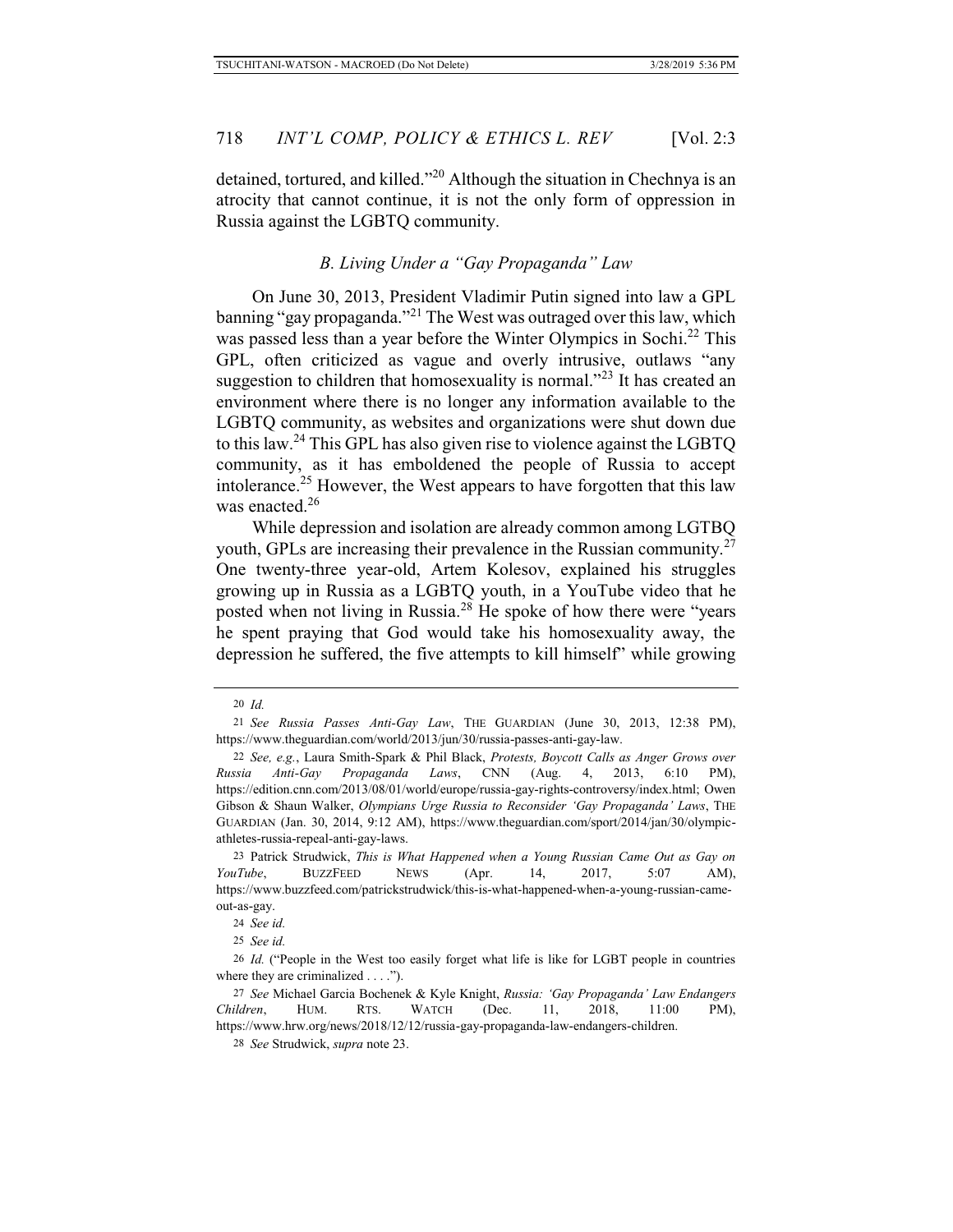up in Russia.29 Raised in a family of devout Christians, Kolesov believed homosexuality was a sin.<sup>30</sup> He recalled signing a petition to ban a gay pride parade out of fear he would be outed.<sup>31</sup> He also recounted a friend telling him that another friend had come out to her parents as lesbian, and because of their reaction, she committed suicide.<sup>32</sup> After going to Canada for music school, Artem realized that he can in fact be accepted for who he is. $33$ 

Artem has a message for the LGBTQ youth of Russia. He and others are now coming out to tell LGBTQ youth in Russia that they are not alone in their struggles.<sup>34</sup> Artem is spreading this message because he feels that Russia has facilitated state-sponsored suicide amongst the LGBTQ community because of this GPL.<sup>35</sup> However, Artem was afraid to return to Russia as he believes the video could be deemed propaganda and could result in his detainment.<sup>36</sup>

This GPL, among others, has alienated the LGBTQ community and silenced allies. A teenager was arrested in Russia because he joined a support group that was created for the LGBTQ community.<sup>37</sup> In 2012, Pussy Riot, a Russian feminine protest band, was arrested for "hooliganism" after publicly protesting President Putin's leadership in a Moscow cathedral.38 This was followed by warnings from Russia to other artists that visas could be revoked and/or fines be levied against them for similar behavior.<sup>39</sup> Of these artists were most notably Madonna and Lady Gaga, which are known for being vocal about their support of the LGBTQ community.40 Russia has attempted to chip away at any voice of support for the LGBTQ community, thus cutting off critical support for the community—in any form.

29 *Id.*

30 *Id.*

- 31 *Id.*
- 32 *Id.*
- 33 *Id.* 34 *Id.*
- 35 *Id.*
- 36 *Id.*
- 37 *Id.*

38 *Pussy Riot Members Jailed for Two Years for Hooliganism*, BBC NEWS (Aug. 17, 2012), https://www.bbc.com/news/world-europe-19297373.

39 *See* Kirit Radia, *Lady Gaga, Madonna Facing Punishment in Russia,* ABC NEWS (Aug. 4, 2013), http://abcnews.go.com/blogs/entertainment/2013/08/lady-gaga-madonna-facingpunishment-in-russia.

40 *See id.*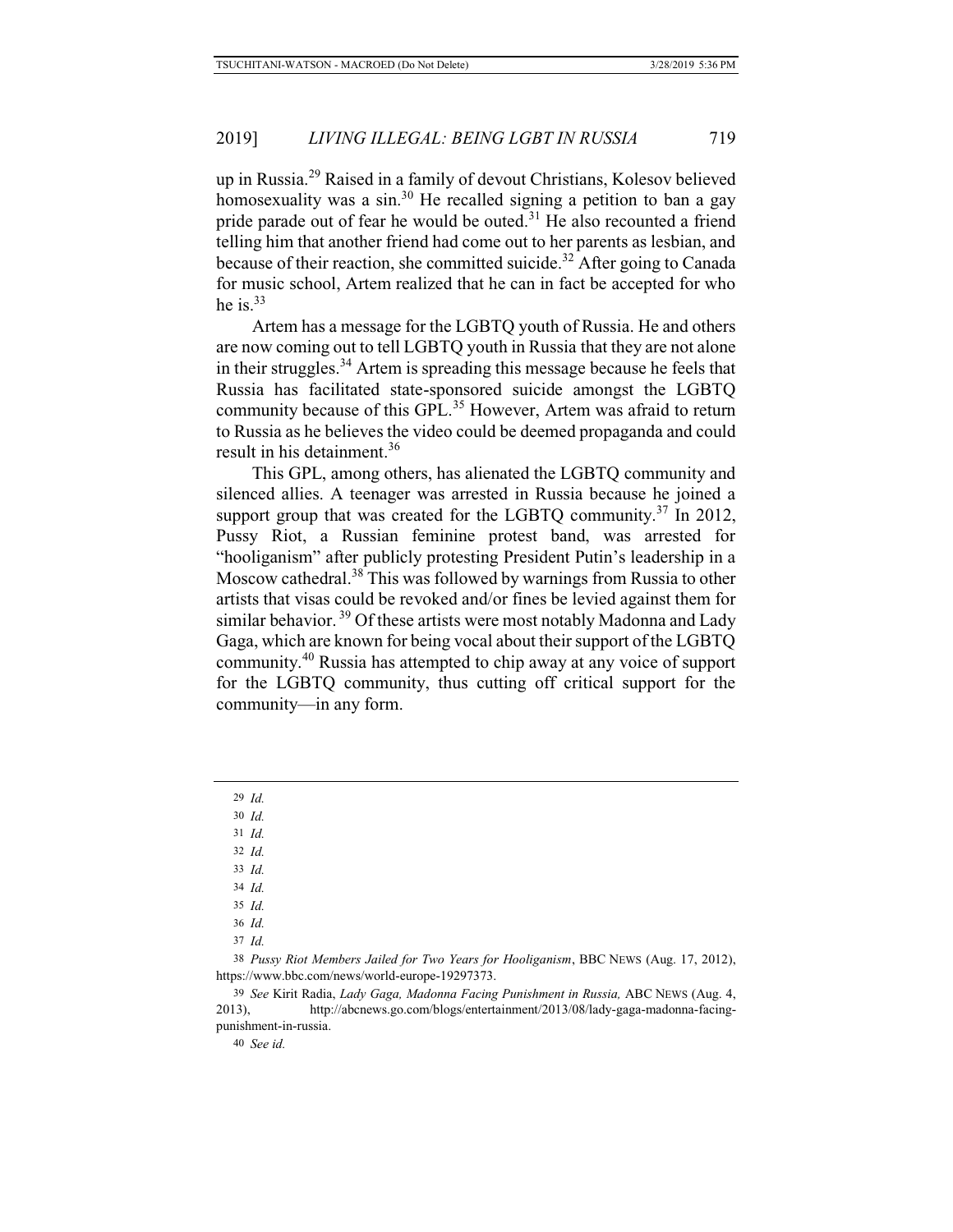# *C. Oppression of Other Rights*

Russia has a history of human rights violations in contradiction to the Constitution of the Russian Federation (the "Constitution"), the U.N. Charter, Russia's other U.N. obligations, and Russia's obligations to the Council of Europe. This Article explores such violations below. This Article explores the oppression of the freedom of association, freedom of expression, and threats against journalists and other dissenters in Chechnya. However, there are several other violations that could, and should, be explored.

The freedom of association was the focus of a report by the Human Rights Watch ("HRW"). $41$  The laws requiring NGOs to register as "foreign agents" and to predominately display this designation on publications targeted over one hundred different organizations.<sup>42</sup> This caused some of these vital organizations to cease operations.<sup>43</sup> Additionally, one of the more predominate NGOs in Russia was been threatened with criminal charges under the "foreign agents" law.<sup>44</sup> There is a relatively new law allowing for the designation of NGOs as an "undesirable foreign organization."<sup>45</sup> This has led to closure of other organizations, most of which have funding from outside of Russia, and include political groups.46

The freedom of expression is also infringed upon by anti-LGBTQ laws such as the GPL. Russia outlawed and blocked several independent websites, including LGBTQ sites.<sup>47</sup> There appears to be new laws that are being enacted that further this oppression.<sup>48</sup> While the HRW report focuses mainly on websites that include military information—such as those pertaining to the Ukraine and the storage of personal information by non-Russians<sup>49</sup>—the oppression of the freedom of expression is a direct consequence of the GPL.

It is widely believed that Russia targets anti-Putin journalists.<sup>50</sup> Chechnya has initiated oppressive behavior towards journalists and other

<sup>41</sup> *World Report 2016: Russia*, HUM. RTS. WATCH (Jan. 2016), https://www.hrw.org/sites/default/files/russia\_0.pdf.

<sup>42</sup> *See id.* at 1.

<sup>43</sup> *See id*.

<sup>44</sup> *See id*.

<sup>45</sup> *See id*.

<sup>46</sup> *See id*. at 1-2.

<sup>47</sup> *See id*. at 2.

<sup>48</sup> *See id*.

<sup>49</sup> *See generally id*.

<sup>50</sup> *See, e.g.*, *The Post's View: Journalists Are Being Imprisoned and Killed to Smother Vital Truths*, WASH. POST: OPINION (Sept. 2, 2018),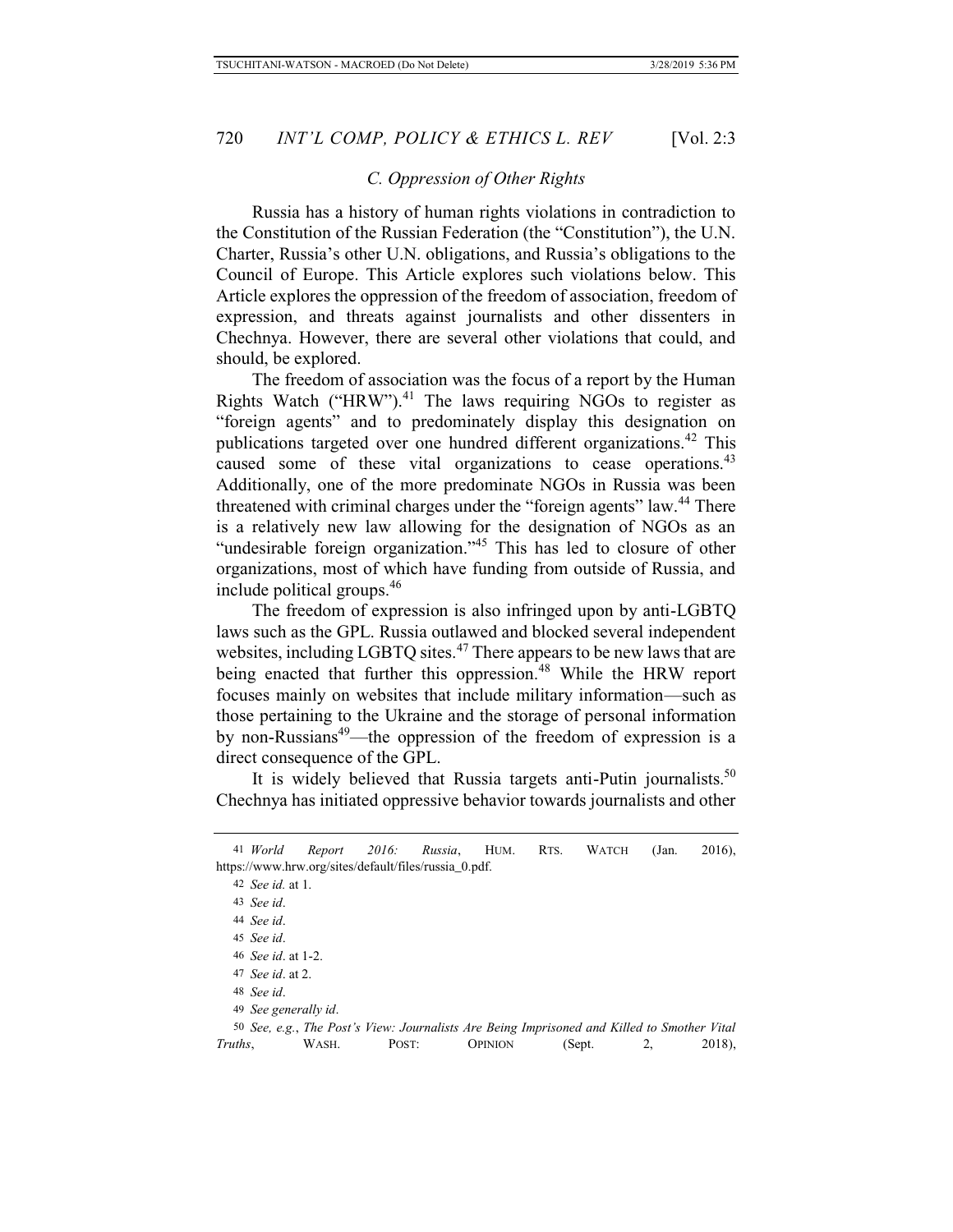persons reporting the activities of the government, and those who vocalize dissent regarding such oppressive behavior.<sup>51</sup> The government has failed to investigate situations where victims claim they were assaulted by private individuals, such as when a human rights attorney was attacked.<sup>52</sup> This oppressive governmental behavior is what led to a journalist going into hiding after sharing the news of the concentration camps in Chechnya.<sup>53</sup>

#### *D. Non-Governmental Organizations*

Some NGOs in Russia are no longer able to legally operate due to restrictive registration laws.<sup>54</sup> For instance, Rainbow House "was repeatedly prevented from being registered because its goal of defending the rights of LGBT people would allegedly undermine spiritual public values."55 The group was denied registration through Russia's antiterrorism laws.56

In 2009, one NGO was able to receive government approval in St. Petersburg.<sup>57</sup> Coming Out is a non-profit organization with the goal "to" work for 'universal recognition of human dignity and equal rights of all regardless of sexual orientation or gender identity."58 This group documented the 2016 mass arrest in St. Petersburg during a May Day

51 *See World Report 2016: Russia*, *supra* note 41, at 4.

52 *See id*.

53 Adam Taylor, *She Broke the Story of Chechnya's Anti-Gay Purge. Now, She Says She Has to Flee Russia*, WASHINGTON POST (Apr. 15, 2017), https://www.washingtonpost.com/news/worldviews/wp/2017/04/15/she-broke-the-story-ofchechnyas-anti-gay-purge-now-she-says-she-has-to-flee-russia/?utm\_term=.7c87c0ed44c9; Lizzie Dearden, *Russian Reporter Who Exposed Chechen 'Detention and Torture of Gay Men' Goes into Hiding as Allegations Widen*, INDEPENDENT (Apr. 26, 2017 2:34 PM), https://www.independent.co.uk/news/world/europe/chechnya-gay-men-russian-reporter-hidingdetention-torture-elena-milashina-novaya-gazeta-100-men-a7703471.html.

54 *Russia: Government vs. Rights Groups*, HUMAN RIGHTS WATCH (June 18, 2018 05:30 AM), https://www.hrw.org/russia-government-against-rights-groups-battle-chronicle.

55 Matthew Schaaf, *Advocating for Equality: A Brief History of LGBT Rights in Russia*, HARRIMAN MAG., Winter 2014, at 23, 25.

https://www.washingtonpost.com/opinions/journalists-are-being-imprisoned-and-killed-tosmother-vital-truths/2018/09/02/95457e34-a0bf-11e8-8e87-c869fe70a721\_story.html; Oren

Dorell, *Mysterious Rash of Russian Deaths Casts Suspicion on Vladimir Putin*, USA Today (May 2, 2017, 5:04 AM), https://www.usatoday.com/story/news/world/2017/05/02/dozens-russiandeaths-cast-suspicion-vladimir-putin/100480734.

<sup>56</sup> *Id.*

<sup>57</sup> *Id.*

<sup>58</sup> *Rights Group of the Week: Coming Out*, RIGHTS IN RUSSIA (May 9, 2016, 7:55 AM), http://www.rightsinrussia.info/home/rights-group-of-the-week/comingout; *see also About Us,*  COMING OUT, http://comingoutspb.com/eng/our-comming-out/about-us (last visited Mar. 10, 2019).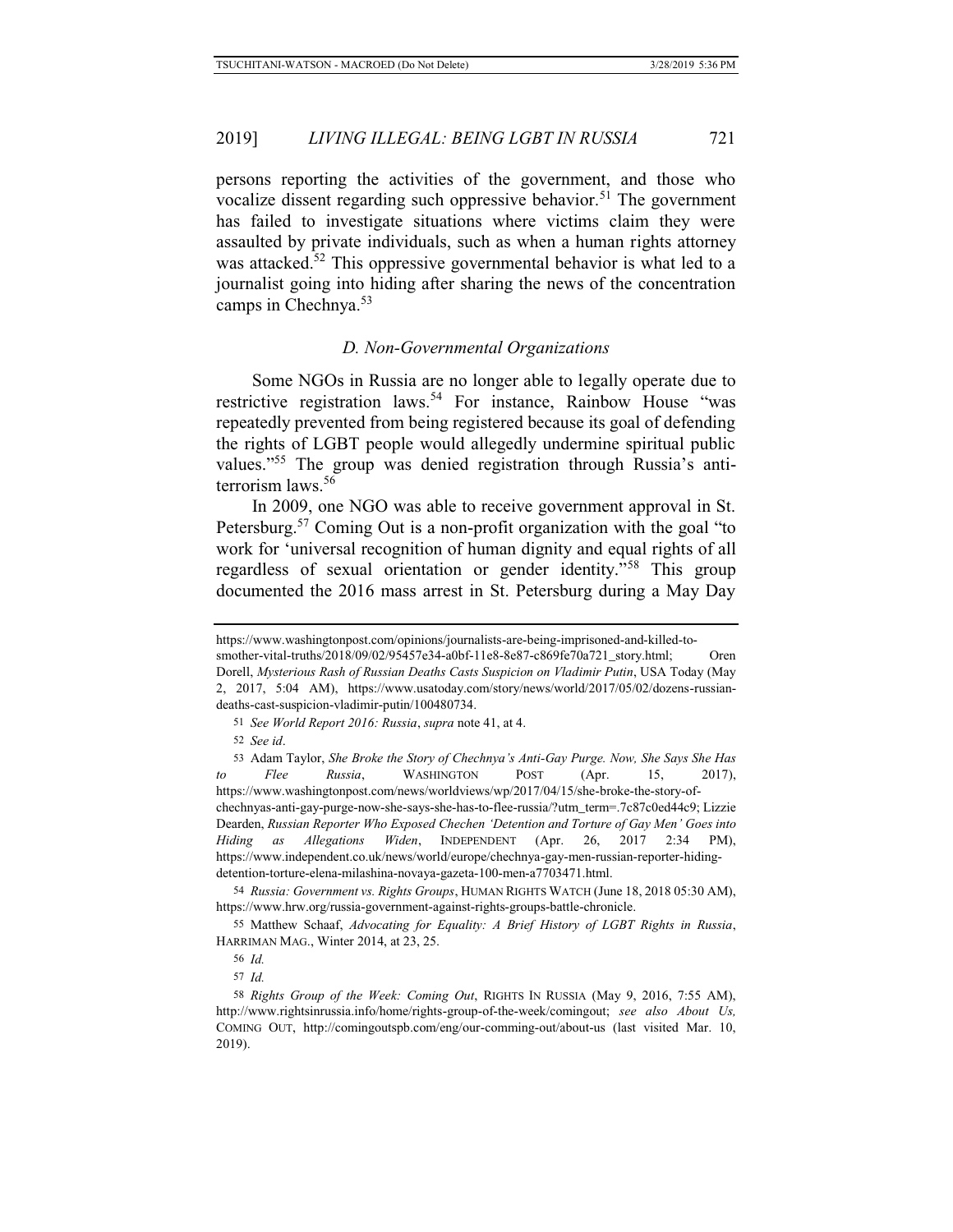parade.<sup>59</sup> During the parade, a rainbow LGBTQ flag was unveiled and police arrested approximately 20 people.<sup>60</sup>

In 2012, Russia enacted a law designating Coming Out as a foreign agent.<sup>61</sup> This law "forced foreign-funded NGOs involved in activities deemed 'political in nature' to register as 'foreign agents' in Russia."<sup>62</sup> This was followed by the enactment of a law in 2015 that would allow "'destructive organizations' that operate with foreign backing and threaten 'the security of the state'" to be targeted by the Russian government.63 The law does not provide for a mandatory judicial review of the ban, instead "the country's prosecutor general and Foreign Affairs Ministry . . . have the power to flag 'undesirable' NGOs and ban them from operating."<sup>64</sup> A victim of the government's unilateral power under this law, Maximum, ceased operations in October 2015 and the director was charged under the GPL.<sup>65</sup>

### III. DOMESTIC LAWS

### *A. History of LGBTQ Laws in Russia*

Homophobia and violence are not new to the LGBTQ community in Russia. During the 1990s and early 2000s, violence against the LGBTQ community became commonplace.<sup>66</sup> "As bars with unmarked doors hidden in courtyards began opening in some cities, discretion ruled the day, and many gays and lesbians were content to stay in the closet flying below the radar was the safest option."<sup>67</sup>

Like most other nations, there is a history of anti-LGBTQ laws in Russia. Prior to 1993, the same year the Constitution of the Russian Federation was enacted, there was a law that criminalized sexual relationships between two men ("muzhelozhstvo").<sup>68</sup> One found guilty of

<sup>59</sup> *Id.*

<sup>60</sup> *See id.* 

<sup>61</sup> *See* Matthieu Jublin, *New Law Allows Russia to Ban 'Undesirable' Human Rights Groups and Other NGOs*, VICE NEWS (May 25, 2015), https://news.vice.com/article/new-law-allowsrussia-to-ban-undesirable-human-rights-groups-and-other-ngos.

<sup>62</sup> *Id.* 

<sup>63</sup> *Id.*

<sup>64</sup> *Id.*

<sup>65</sup> *See Russia: Court Rules Against LGBT Activist*, HUM. RTS. WATCH (Feb. 3, 2016, 12:00 AM), https://www.hrw.org/news/2016/02/03/russia-court-rules-against-lgbt-activist.

<sup>66</sup> Schaaf, *supra* note 55, at 25.

<sup>67</sup> *Id*.

<sup>68</sup> *See id* at 24.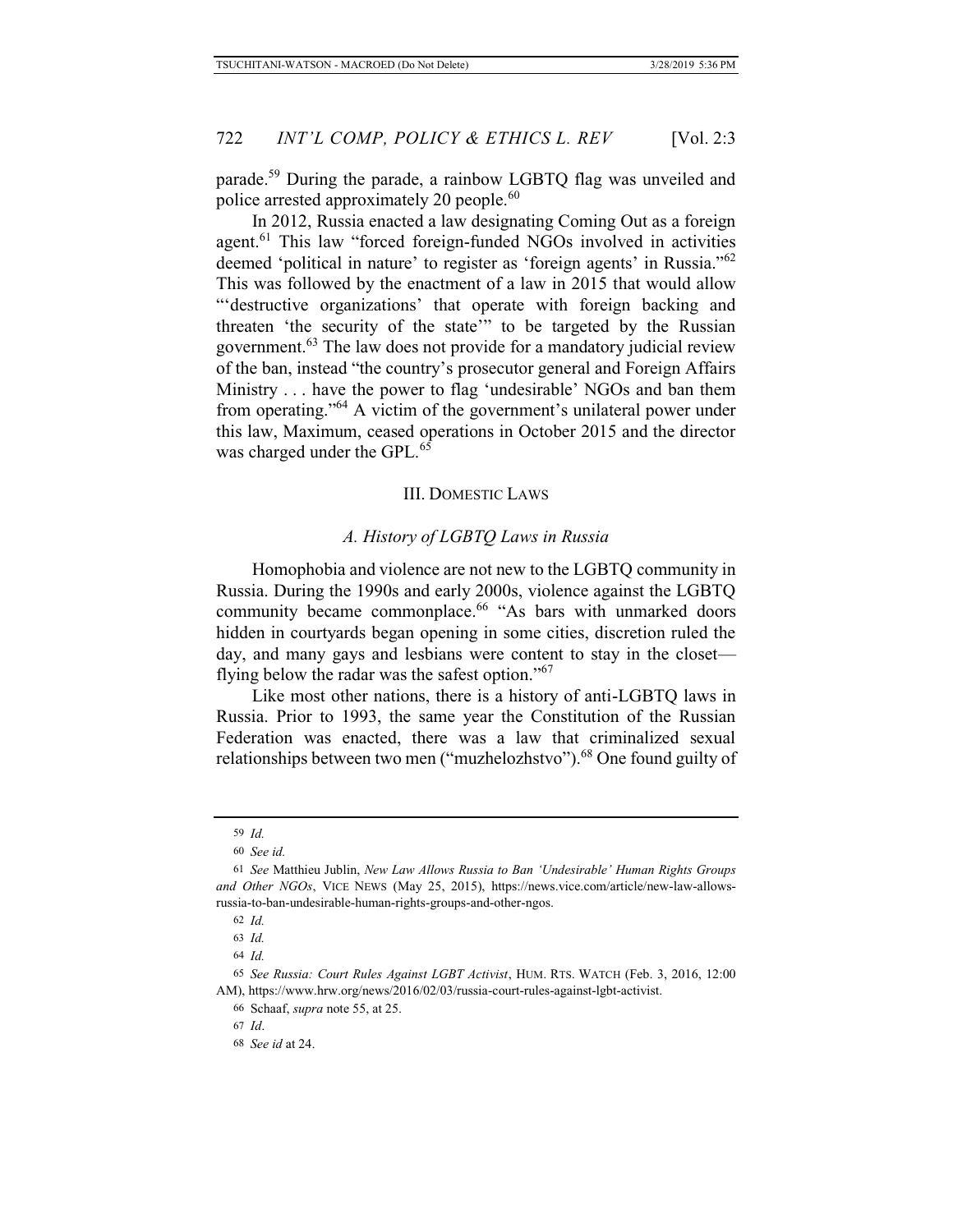muzhelozhstvo could be jailed for a significant period of time.<sup>69</sup> Between 1960 and 1990, there were anywhere from five hundred to one thousand men that had been imprisoned.<sup>70</sup> In 1993, there were approximately seventy-five men alone that were jailed.<sup>71</sup> Even after the law was repealed, there was still a fight to release those that had been imprisoned. $72$ 

After Russia joined the Council of Europe in 1996, there was not much change with the anti-LGBTQ laws until 2006.73 This was when the GPL was enacted, but it did not catch the attention of the West until eight years later as the Sochi Winter Olympics brought them into the spotlight.<sup>74</sup>

Russia has hate crime laws,<sup>75</sup> but they are only effective if enforced. The HRW noted in a review that there were no cases of hate crimes that had been successfully investigated—either the crime was not investigated, or there were other factors including blaming the victim.<sup>76</sup> Without the government backing the LGBTQ community through abolishing anti-LGBTQ laws and enforcing hate crimes laws when members of the LGBTQ community are persecuted, the way of life for those in the Russian LGBTQ community has and will continue to grow increasingly dire.

There has been some minor movement in laws regarding transgender persons. In 1997, a law passed that allowed Russians identifying as transgender to legally change their gender on legal documents.<sup>77</sup> While this is an important step, there are laws that negatively target the transgender community, as they pose "obstacles to the process [of changing one's gender on legal documents] and invasive surgical requirements remain in place."<sup>78</sup> The progress for transgender

75 *See Russia: Impunity for Anti-LGBT Violence*, HUM.RTS. WATCH (Dec. 15, 2014, 3:45 AM), https://www.hrw.org/news/2014/12/15/russia-impunity-anti-lgbt-violence.

76 *See id*.

77 *See The Facts on LGBT Rights in Russia*, COUNCIL FOR GLOBAL EQUALITY, http://www.globalequality.org/component/content/article/1-in-the-news/186-the-facts-on-lgbtrights-in-russia (last visited Mar. 10, 2019).

<sup>69</sup> *See id*.

<sup>70</sup> *See id*.

<sup>71</sup> *See id*.

<sup>72</sup> *Id*.

<sup>73</sup> *See id*. at 25.

<sup>74</sup> Laura Smith-Spark, *Why Russia's Sochi Olympics Are Now A Battleground for Gay Rights*, CNN (Aug. 10, 2013), https://edition.cnn.com/2013/08/10/world/europe/russia-gay-rightscontroversy/index.html.

<sup>78</sup> *Id*.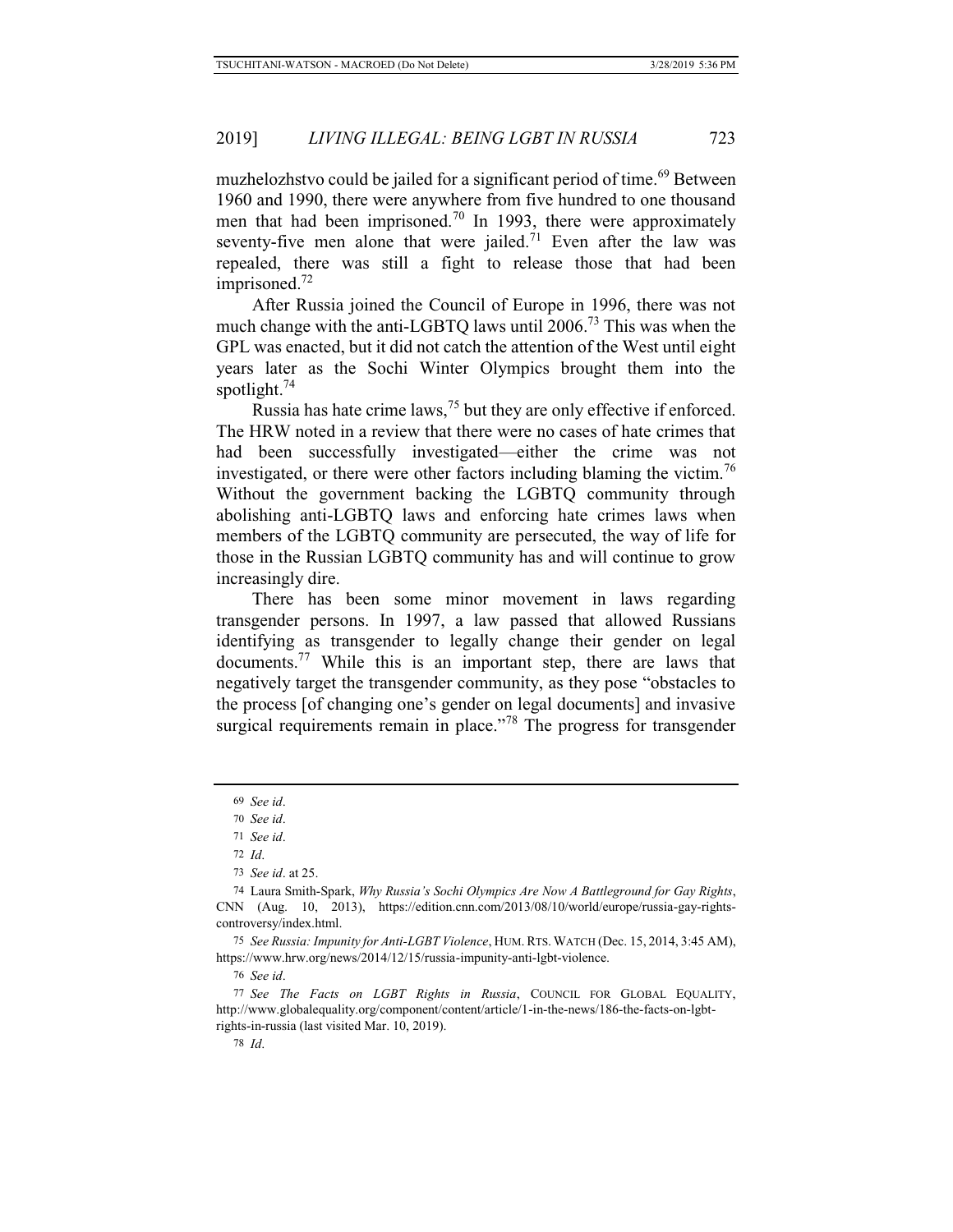rights on a global scale appears to be slow, but they are relevant when discussing LGBTQ rights as a whole.

### *B. The Constitution of the Russian Federation*

The Constitution of the Russian Federation (the "Constitution") was adopted through a national vote on December 12, 1993.<sup>79</sup> The Constitution entered into force on December 25, 1993 upon publication in Rossiyskaya Gazeta.<sup>80</sup> It consists of a preamble and two sections that are further broken down into chapters and articles.<sup>81</sup> Chapter 1 is titled "The Fundamentals of the Constitutional System."<sup>82</sup> Chapter 2 is titled "Rights and Freedoms of Man and Citizen."<sup>83</sup> The following discussion explains the Constitution and its application to the current crises in Russia.

The preamble to the Russian Constitution is explicit in its goal. This goal includes "establishing human rights and freedoms," recognizing the history of "the universally recognized principles of equality and selfdetermination," establishing a "belief in the good and justice," while "asserting the firmness of its democratic basic."<sup>84</sup>

1. The Fundamentals of the Constitutional System: Chapter 1

For the purposes of this Article, I will focus on a selection of Articles 2, 4, 5, 6, 13, and 15 under Chapter 1 of the Constitution. Article 2 charges the Russian State with the responsibility of ensuring the rights of an individual.85 These "rights and freedoms are the supreme value."86 With this article following the Preamble, declaring the goals of the establishing rights may lead one to believe that the freedoms and rights of individuals are of high priority to the Russian federal government. However, actions of Russia do not always support this theory.

Article 5 extends the Constitution to the entire Russian Federation.<sup>87</sup> Russia recognizes the Federation as "consist[ing] of Republics, territories, regions, cities of federal importance, an autonomous region

- 86 *Id*.
- 87 *Id*. art. 5.

<sup>79</sup> *See Constitution of the Russian Federation*, STATE DUMA (Oct. 17, 2018, 6:56 PM), http://duma.gov.ru/en/news/28429.

<sup>80</sup> *Id*.

<sup>81</sup> *Id*.

<sup>82</sup> KONSTITUTSIIA ROSSIISKOI FEDERATSII [KONST. RF] [CONSTITUTION] ch. 1 (Russ.).

<sup>83</sup> *Id*. ch. 2.

<sup>84</sup> *Id*. pmbl.

<sup>85</sup> *Id*. art. 2.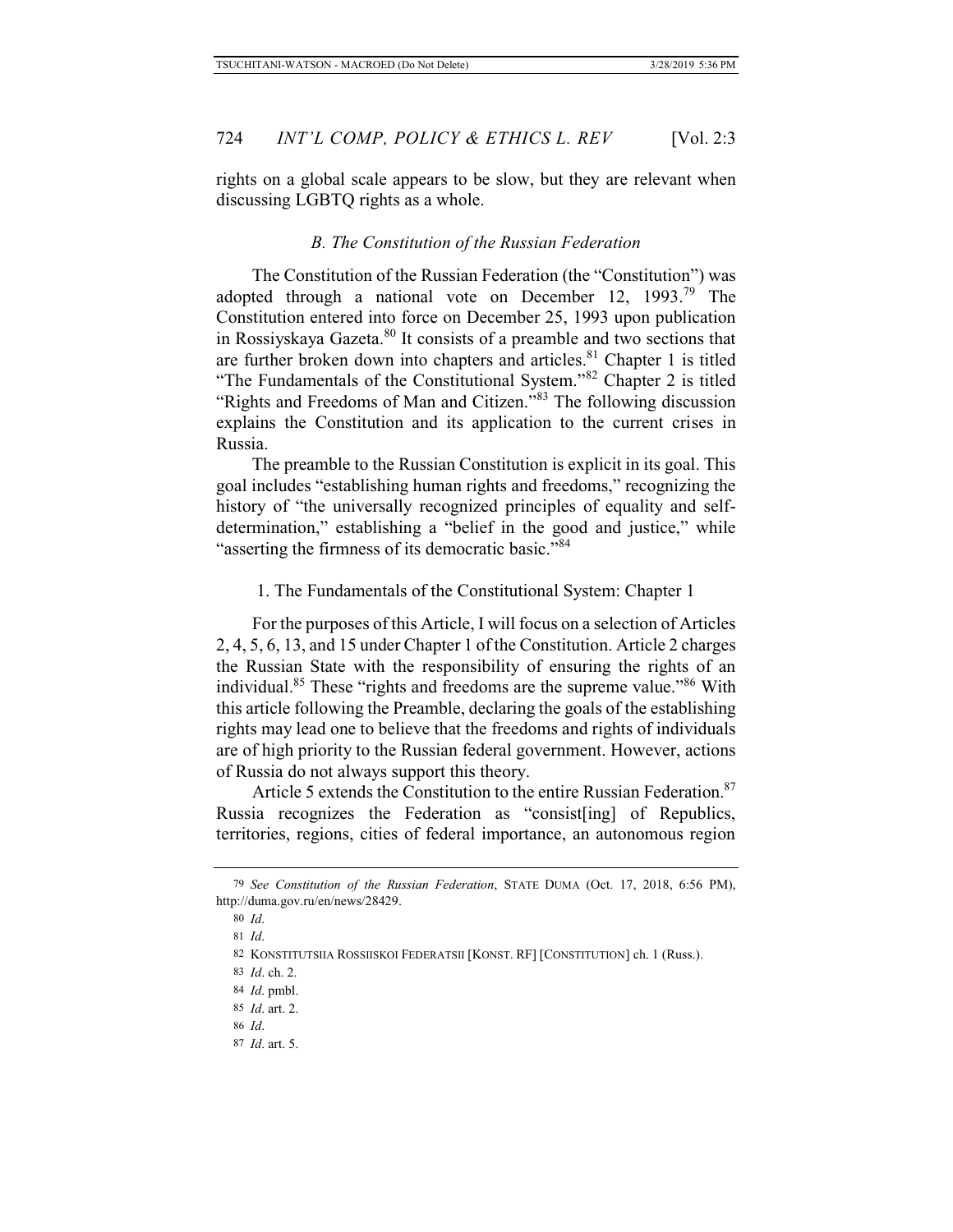and autonomous area."88 This would include the Republic of Chechnya. This may be read in conjunction with Article 4, which states that the Constitution, along with federal laws, are the supreme laws of the federation.89 Therefore, not only would the Constitution apply to Chechnya, but the Constitution and federal laws would supersede any laws or actions of Chechnya.

Article 6 of the Constitution outlines citizenship.<sup>90</sup> Citizenship is granted to individuals in accordance with federal law.<sup>91</sup> Since citizenship is granted in accordance with federal law, all citizens of Russia are guaranteed the same rights under the Constitution.<sup>92</sup> Finally, no citizen of Russia can be forced to renounce their citizenship. $93$  Detainees of the concentration camps in Chechnya have been released if they promised to leave the country.<sup>94</sup> This is a government action forcing citizens of Russia to flee and most likely renounce their Russian citizenship for the citizenship of another country. Additionally, the governmental acts of Chechnya treat gay men differently, and are not in accordance with the rights of the Constitution. Furthermore, I argue that the GPL is usurping the rights of Russian citizens under the Constitution.

Article 13 is a double-edged sword for the LGBTQ community and activists. The Constitution guarantees public associations,  $95$  however, there is a provision that allows for restrictions. These restrictions allow a prohibition on associations that "are aimed at a forced change of the fundamental principles of the constitutional system and at violating the integrity of the Russian Federation," in addition to a prohibition on associations related to "instigating social, racial, national, and religious strife."<sup>96</sup> Article 13 could be used to support an argument that the LGBTQ community and activists are creating associations which would undermine the federal laws of Russia. In addition, it could be used to support an argument that the associations could cause social conflict and religious conflict as the Russian Orthodox Church and predominately

<sup>88</sup> *Id*. art. 5(1).

<sup>89</sup> *Id*. art. 4(2).

<sup>90</sup> *Id*. art. 6.

<sup>91</sup> *Id*. art. 6(1).

<sup>92</sup> *Id*. art. 6(2).

<sup>93</sup> *Id*. art. 6(3).

<sup>94</sup> Paul Goble, *Kadyrov Opens First Concentration Camp For Gays Since Hitler's Times*, EUROMAIDAN PRESS (Apr. 7, 2017), http://euromaidanpress.com/2017/04/07/kadyrov-opens-firstconcentration-camp-for-gays-since-hitlers-times/#arvlbdata.

<sup>95</sup> *Id*. art. 13(4).

<sup>96</sup> *Id*. art. 13(5).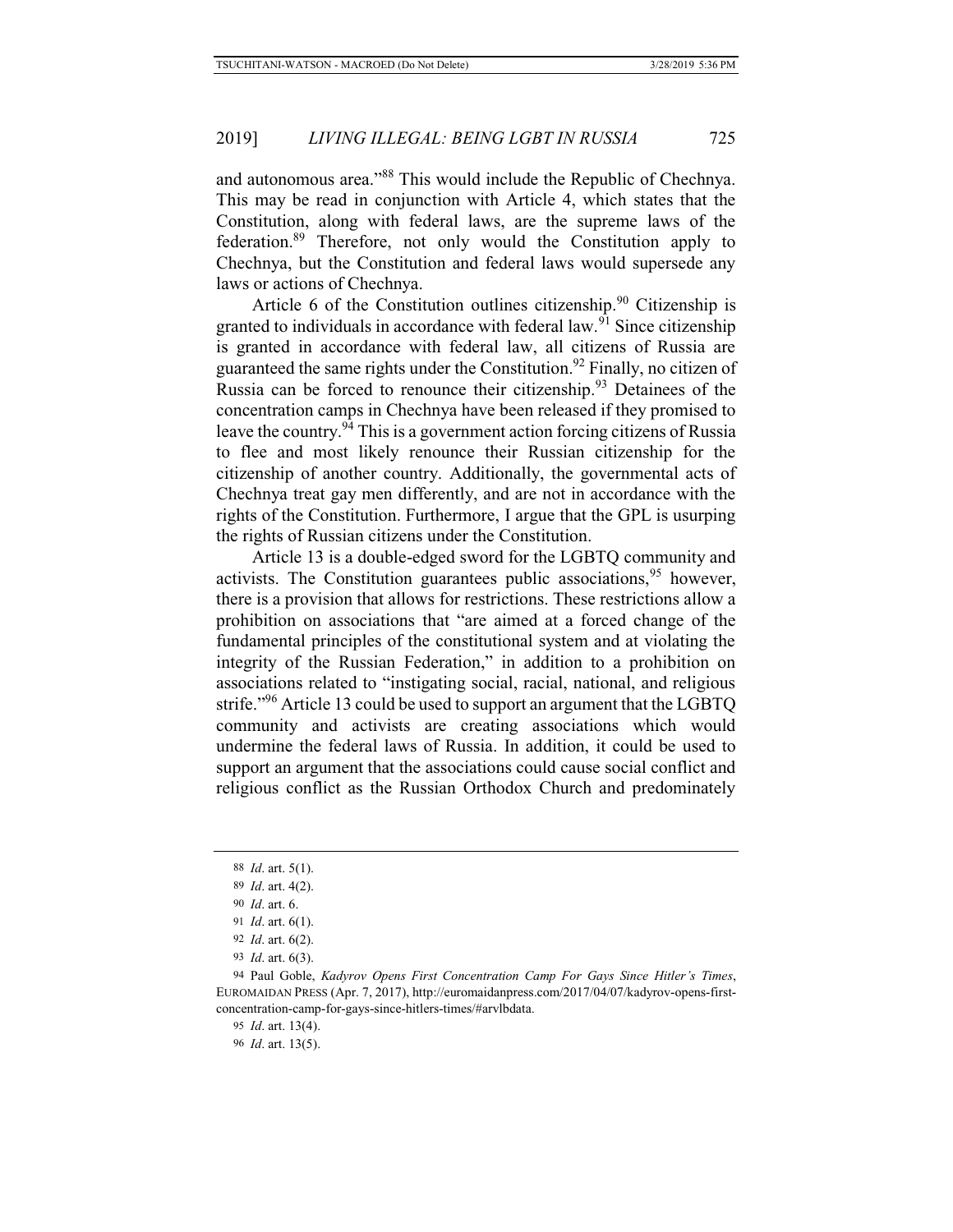Muslim areas of Russia hold a visceral hatred against the LGBTQ community. Thus, there could be social and religious discord.

Article 15 provides one of the strongest arguments for why the Russian federal government needs to act in Chechnya. The Constitution is the supreme law in Russia and applies to all of the Federation.<sup>97</sup> All of the citizens in Russia and the local authorities and governments must abide by the Constitution.<sup>98</sup> Additionally, only laws that are published are to be enforced, and more specifically, "legal acts concerning human rights, freedoms and duties of man and citizen may not be used, if they are not officially published for general knowledge."<sup>99</sup> While Chechnya at one time imposed the death penalty on gay men, it is unclear whether there are any local laws regarding homosexuality. Recently, there was a proclamation by the government in Chechnya that there are not any gay men in Chechnya, and if there were, the family of a gay man would "have sent them to where they could return return[]", i.e. commit an honor killing.<sup>100</sup> State sponsored capital punishment for anything other than "grave crimes against life" have been eliminated by the Constitution, but the statement appears to indicate state sponsored honor killings.<sup>101</sup> As such, it does not appear that there are published laws or at least none that included death as the penalty for homosexuality, and Chechnya may be in violation of the Constitution.

Finally, Article 15 integrates international law and treaties into the Constitution and the laws in Russia.<sup>102</sup> If the treaty or agreement fills in the areas not addressed by the envisioned application of a law, then the treaty or agreement will be the ruling law.<sup>103</sup> Therefore, there may be additional protections of LGBTQ individuals found in international obligations, as discussed later in this Article.

2. Rights and Freedoms of Man and Citizen: Chapter 2

For the purposes of the discussion in this Article, I will be focusing only on the pertinent articles of Chapter 2, which consists of 48 articles

<sup>97</sup> *Id*. art. 15(1).

<sup>98</sup> *Id*. art. 15(2).

<sup>99</sup> *Id*. art. 15(4).

<sup>100</sup> *The Anti-Gay Purge in Chechnya Must Be Stopped*, BOSTON GLOBE (Apr. 23, 2017), https://www.bostonglobe.com/opinion/editorials/2017/04/22/the-anti-gay-purge-chechnya-muststopped/dq0WH7QdHklwVppOWgFgVP/story.html. The family would most likely perform an "honor killing" of the family member, which is allowed under Sharia law. *See id.* 

<sup>101</sup> KONSTITUTSIIA ROSSIISKOI FEDERATSII [KONST. RF] [CONSTITUTION] art. 20(2) (Russ.).

<sup>102</sup> *Id.* art. 15(4).

<sup>103</sup> *Id*. art. 15(4).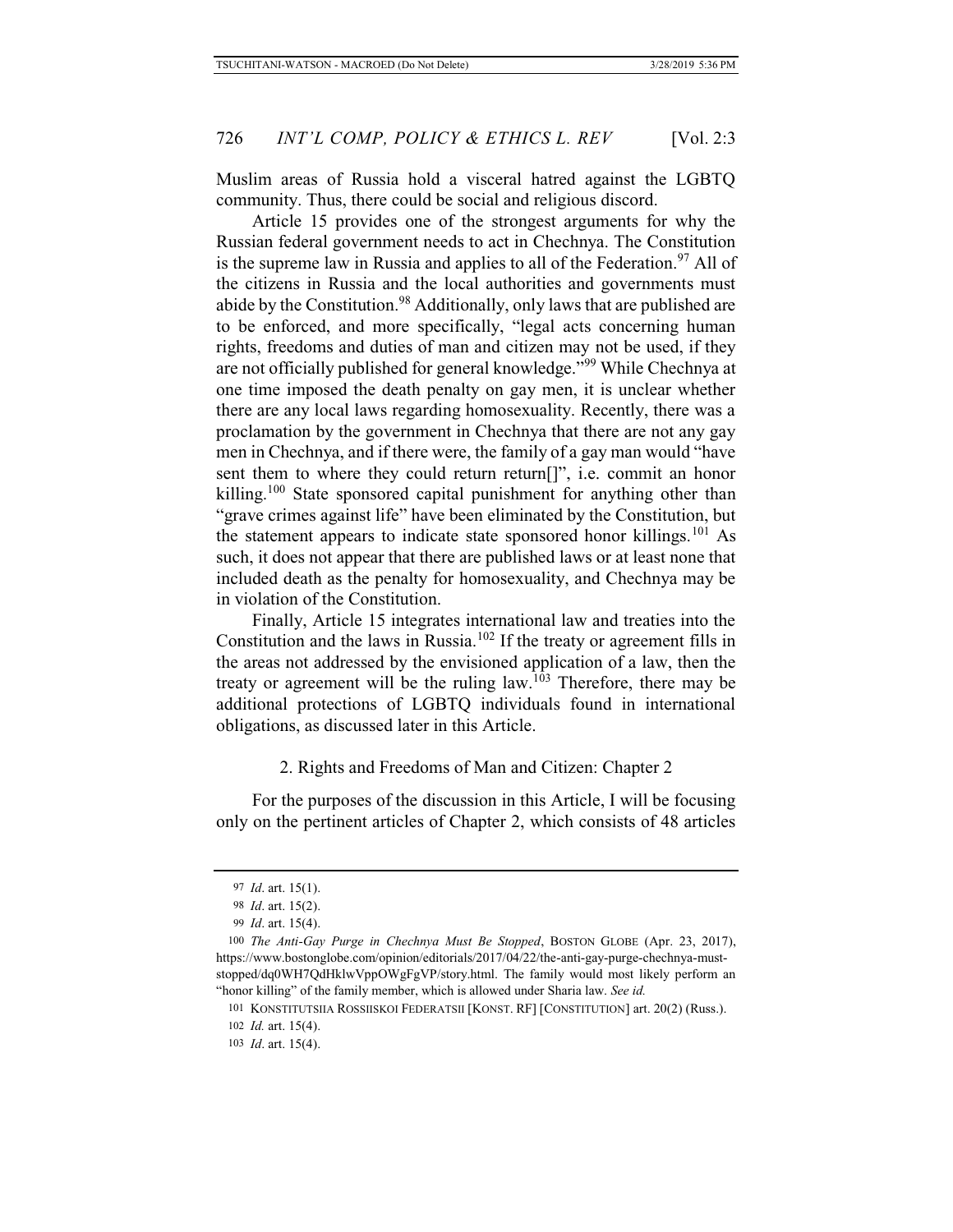that focus on the rights and freedoms of Russian citizens.104 This Article will focus on Articles 17, 19-23, 27, 29-31, 45-48, 52, 53, and 55. Some of these articles are being violated in Chechnya, and some include violations caused by the gay propaganda law. Additionally, some of these rights that are being violated are due to the inaction of the Russian government regarding the Chechnya concentration camps.

Article 17 sets the tone for the Constitution regarding human rights. The Constitution recognizes and grants all individuals the rights and freedoms "according to the universally recognized principles and norms of international law and according to the present Constitution."105 It recognizes that the rights and freedoms are gained at birth, and that the rights of others cannot infringe on the rights of any other individual.<sup>106</sup> This means that international human rights laws apply to Russia. However, this is not the same in practice given the laws and treatment of LGBTQ people.

Article 19 requires equality among persons under the law and in the court systems.107 Additionally, it sets out the requirement that the government will "guarantee the equality of rights and freedoms of man and citizen, regardless of sex . . . membership of public associations, and also of other circumstances."108 This would encompass members of the LGBTQ community and NGOs. Again, the writing is different from actual practice.

Article 20 of the Constitution is currently being violated in Chechnya. Article 20 guarantees a right to life.109 A person must be given a trial by jury, and the only time capital punishment is allowed is if there is a "grave crime against life."110 Additionally, the Constitution lays the groundwork for the elimination of capital punishment entirely. The government-led killings of gay men at concentration camps in Chechnya are extrajudicial killings and thus are in direct violation of Article 20.

The next three articles go hand in hand. The Constitution grants the right to being secure in one's own life and secrets, and also to privacy in communication unless a court orders a limitation.<sup>111</sup> In granting the right to freedom, the Constitution requires a court order for a person to be

 *Id*. ch. 2.  *Id*, art. 17(1).  *Id*. art. 17(2)-(3).  *Id.* art. 19(1).  *Id*. art. 19(2).  *Id*. art. 20(1).  *Id*. art. 20(2).  *Id*. art. 23(1).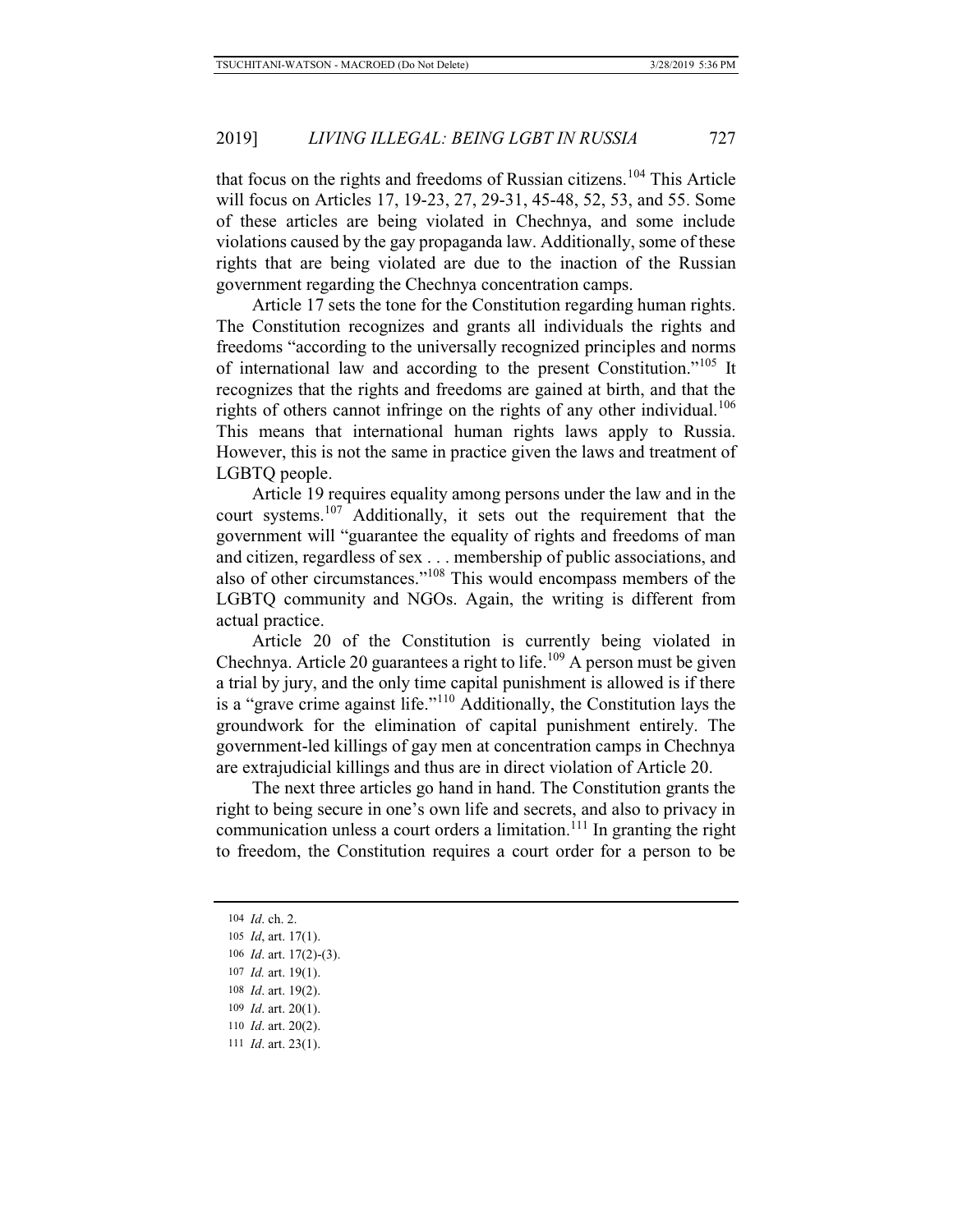arrested and remain in custody.<sup>112</sup> Finally, the government, without exception, cannot torture or use "violence or other severe or humiliating treatment or punishment."113 The current events in Chechnya violate all three of these articles. People are being detained without court order, and they are being held in concentration camps without a judicial hearing.<sup>114</sup> Furthermore, they are being tortured.<sup>115</sup>

Article 27 gives Russian citizens the right to return to the Federation.<sup>116</sup> Additionally, Article 27 gives citizens the right to freely choose where they want to live within the Russian Federation.<sup>117</sup> The goal in Chechnya is to eliminate the gay men from society there, and one of the methods is forcing them to leave. Chechnya is once again violating the Constitution by forcing people to leave their home.

Article 29 is a grant of the freedom to speech.<sup>118</sup> It mirrors the language of Article 13, which could be considered a way to counter the GPL.<sup>119</sup> Article 29 does provides for the right to distribute information and a freedom of uncensored mass communication.<sup>120</sup> This would be in contradiction to the propaganda laws and the laws aimed at silencing NGOs.

Articles 30 and 31 are violated by the propaganda laws throughout Russia. Article 30 allows for the right to freedom of association, $121$  and Article 31 provides citizens with the right to peaceful assembly.<sup>122</sup> The right to peaceful assembly specifically names demonstrations, rallies, and marches.<sup>123</sup> However, the laws and the municipalities in Russia have kept LGBTQ groups from holding rallies and pride parades.

<sup>112</sup> *Id*. art. 22(1)-(2).

<sup>113</sup> *Id*. art. 21(1)-(2).

<sup>114</sup> *World Report 2018: Russia*, HUMAN RIGHTS WATCH, https://www.hrw.org/worldreport/2018/country-chapters/russia#c0a558; *Russian Federation 2017/2018*, AMNESTY INTERNATIONAL, https://www.amnesty.org/en/countries/europe-and-central-asia/russianfederation/report-russian-federation/.

<sup>115</sup> *Chechnya Anti-Gay Violence, supra* note 17; Andrew E. Kramer, '*They Starve You. They Shock You': Inside the Anti-Gay Pogrom in Chechnya*, N.Y. TIMES (Apr. 21, 2017), https://www.nytimes.com/2017/04/21/world/europe/chechnya-russia-attacks-gays.html.

<sup>116</sup> KONSTITUTSIIA ROSSIISKOI FEDERATSII [KONST. RF] [CONSTITUTION] art. 27(2).

<sup>117</sup> *Id*. art. 27(1).

<sup>118</sup> *Id*. art. 29(1).

<sup>119</sup> *Id*. art. 29(2).

<sup>120</sup> *Id*. art. 29(4)-(5).

<sup>121</sup> *Id*. art. 30(1).

<sup>122</sup> *Id*. art. 31.

<sup>123</sup> *Id*.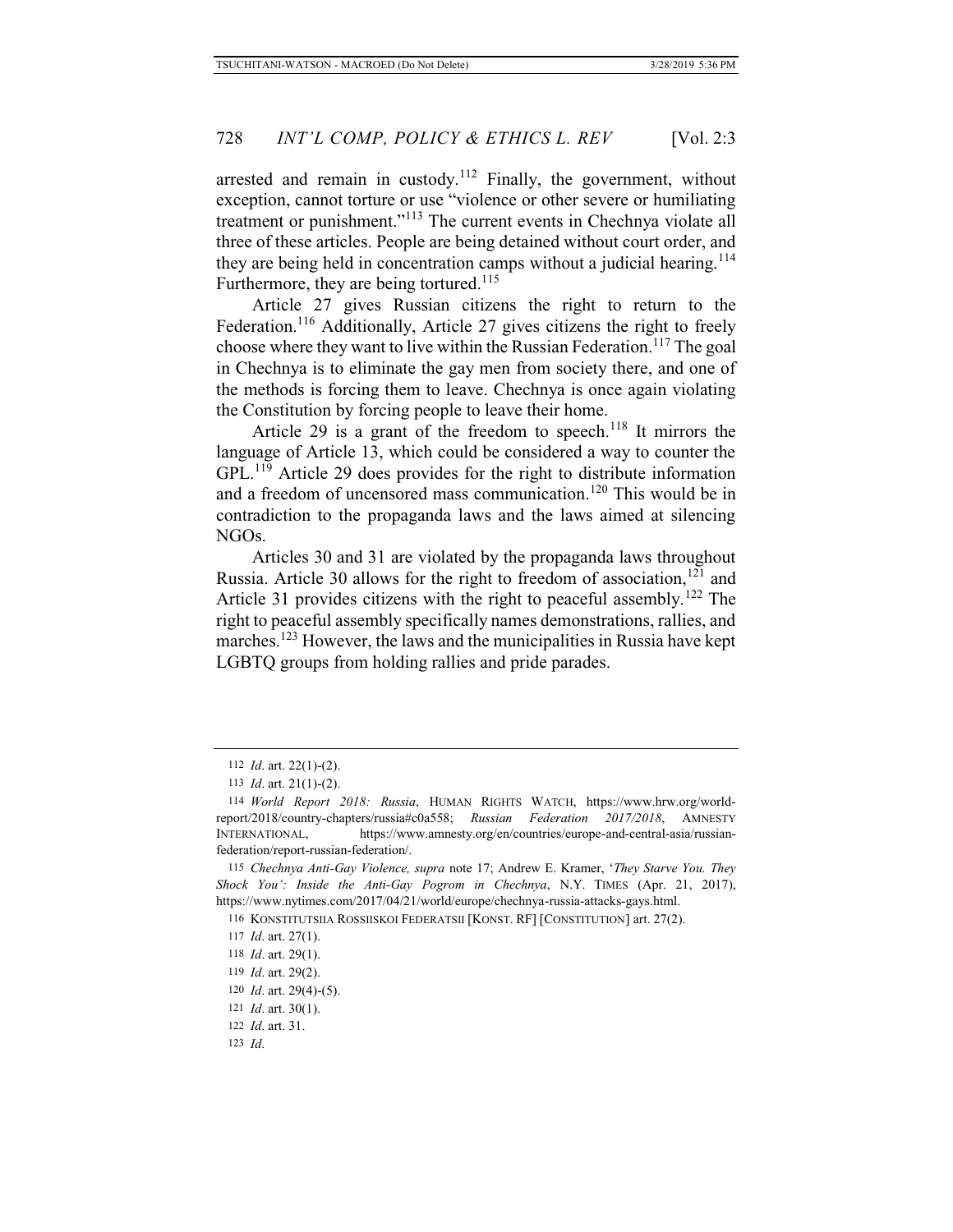Articles 45 through 48 grant rights to judicial proceedings and guarantee that the state will protect citizen's rights.<sup>124</sup> The state has a duty to protect individuals from the deprivation of individual rights.<sup>125</sup> Today, the Russian federal government is not only failing to protect the rights of gay men in the Northern Caucasus, but the government itself is infringing upon the rights of the LGBTQ community through GPLs. These rights have been further infringed upon through the lack of judicial proceedings for those being detained in Chechnya.

The inaction of police officers to protect victims of hate crimes is a violation of Article 52.126 It should protect the LGBTQ community, but in actuality it does not. "The rights of victims of crimes and of abuse of office shall be protected by law. The State shall provide access to justice for them and a compensation for sustained damages."127 Individuals that have not received proper protection from the government under Article 52 have a right to seek compensation.<sup>128</sup> The Russian government has a duty to ensure that government officials act in accordance with applicable laws to protect the LGBTQ community. Furthermore, they have a duty to compensate those that were injured at the hands of governmental inaction.

Article 55 provides that other universally accepted rights are not abrogated by the Constitution.<sup>129</sup> Additionally, the Constitution states that no law can be used to violate human rights. $130$  Thus, the aforementioned GPL would be in direct violation of this Article. However, the government may use a particular exception to argue that the discriminatory laws are permissible under the Constitution. Rights and freedoms can be curtailed if "necessary for the protection of the fundamental principles of the constitutional system, morality, health, the rights and lawful interests of other people, for ensuring defence of the country and security of the State."<sup>131</sup>

### *C. The "Gay Propaganda" Law and its Adoption*

The GPL was adopted in regions across Russia between 2006 and 2013. The last of these adoptions followed a moratorium on gay pride

 *Id*. art. 45-48.  *Id*. art. 45.  *Id*. art. 52. 127 *Id*.  *Id*. art. 53.  *Id*. art. 55(1).  *Id*. art. 55(2).  *Id*. art. 55(3).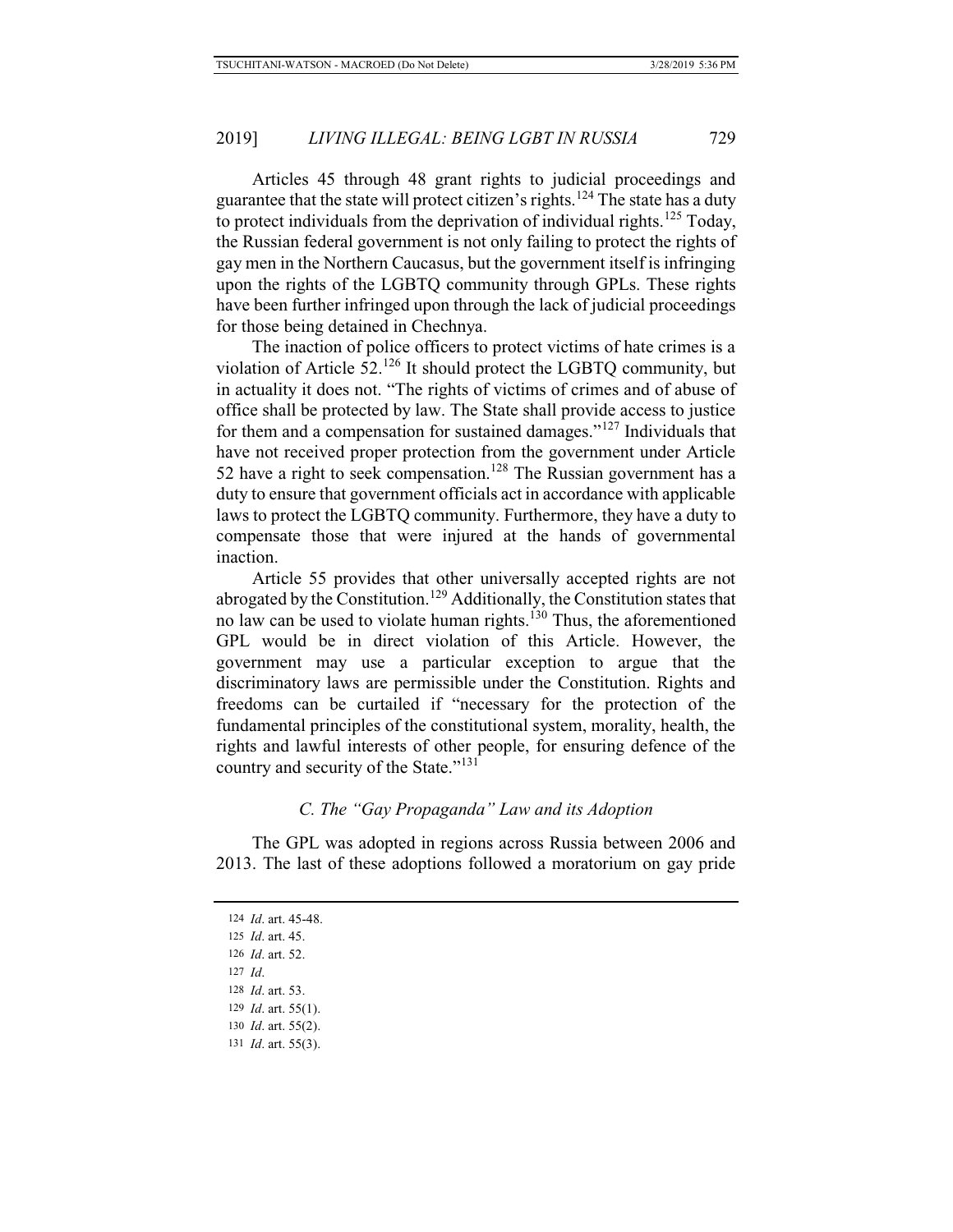parades that will last one hundred years and started in June 2012.<sup>132</sup> The first was the Ryazan region, which adopted the GPL in 2006.<sup>133</sup> The next was in 2011 when the region of Arkhangelsk adopted the GPL.<sup>134</sup> Finally, St. Petersburg, which known as the "unofficial 'cultural capital,'" adopted the GPL in 2012.<sup>135</sup> Around the same time that St. Petersburg passed the law, there were six different regions in Russia also adopting the law. $136$ 

In response to the 2006 adoption of the GPL in Ryazan, LGBTQ activists attempted to organize a gay pride parade in Moscow.137 The government refused to grant permission for the parade and street festivities, but the organizers nonetheless held the parade.138 During the march, anti-LGBTQ nationalist groups attacked the marchers, and the police stood by and watched.<sup>139</sup> Others sought "to tackle homophobia and discrimination in the courts, through engagement with the government, and broad efforts to educate the public."<sup>140</sup> In 2007, another attempted demonstration was held.<sup>141</sup> The results mirrored the 2006 efforts, however this time the protestors were arrested, but not the anti-LGBTQ nationalists attacking the demonstrators.<sup>142</sup> In 2010, the European Court of Human Rights held that the GPL is unconstitutional and constitutes a method of encouraging threats and violence.<sup>143</sup> The Court also stated that these laws and actions violated the freedom of assembly.<sup>144</sup>

The GPL has furthered homophobia in Russia. A 2012 poll of the LGBTQ community revealed that, "15.3 percent of respondents were physically assaulted during a ten-month period in 2011-2012, and nearly 3 percent had been attacked more than once."<sup>145</sup>

The GPL is extremely vague and leaves a lot of question as to what falls under propaganda.<sup>146</sup> However, some items were specifically banned, including "any public speeches, writing or demonstrations which

133 *See id*. at 25. 134 *See id*. 135 *Id*. at 26. 136 *See id*. 137 *See id*. at 25. 138 *See id*. 139 *See id*. 140 *Id*. 141 *See id*. 142 *See id*. 143 *See id*. 144 *See id*. 145 *Id*. at 26. 146 *Id*.

<sup>132</sup> *See* Schaaf, *supra* note 55, at 26.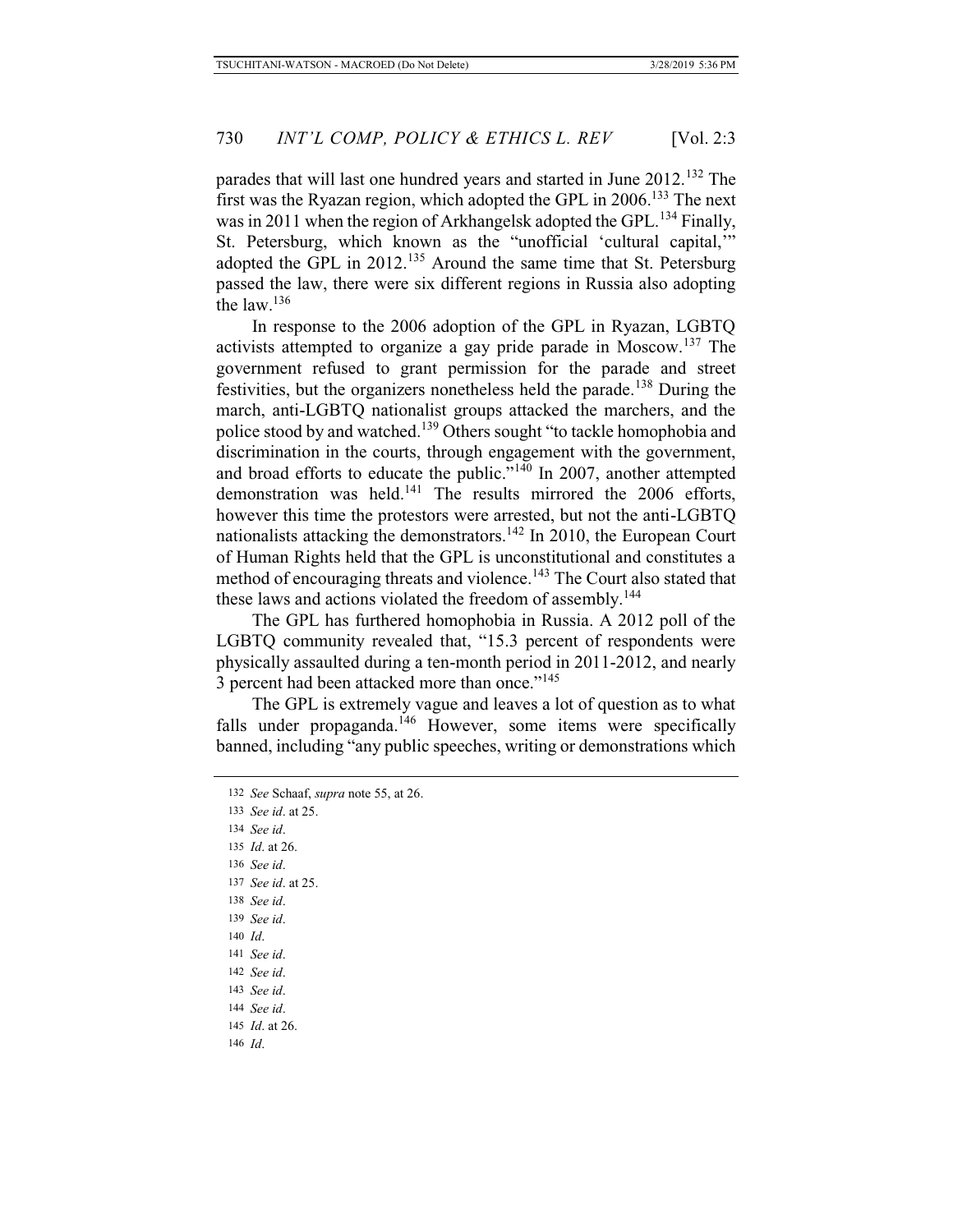equates gay relationships to straight ones because it may 'influence children.<sup>77147</sup> This clearly raises concern over the application of the law. Furthermore, it has led to consequences, such as the removal of necessary LGBTQ websites that engage isolated minors, and even disallow pride parades and demonstrations.

There have been several proposed laws that continue to threaten the rights of LGBTQ persons. In January 2016, the Duma considered a law banning public displays of affection.<sup>148</sup> One bill suggested that parents in a same-sex relationship should have different parental rights than that of heterosexual couples.<sup>149</sup> Just as the GPL is, these laws are also in direct violation of the Constitution.

Courts in Russia have upheld the GPL as recently as January 18, 2016.<sup>150</sup> This is one of the few cases that has challenged the legality of the GPL. An LGBTQ activist was found guilty of violating the law and received a fine.151 The activist was found guilty for "certain items posted on the Maximum's website [which] violated the law banning the dissemination of positive information about LGBT relationships to children."152 The director of Maximum is one of five persons that was charged under this crime as of February  $2016$ <sup>153</sup>

In addition to Russian citizens, the law also penalizes NGOs, foreigners, corporations, and other legal entities.<sup>154</sup> There is a greater penalty for NGOs, corporations, and other legal versus private individuals.155 The penalty for foreigners includes a fine, a maximum of fifteen days in prison, and deportation.<sup>156</sup>

<sup>147</sup> Caroline Mortimer, *Russia to Debate Banning All Public Displays of Affection Between Gay People*, INDEPENDENT (Jan. 17, 2016, 12:42 PM), http://www.independent.co.uk/news/world/europe/russian-duma-to-debate-banning-all-publicdisplays-of-affection-between-gay-people-a6817196.html.

<sup>148</sup> *See id*.

<sup>149</sup> *See The Facts on LGBT Rights in Russia*, *supra* note 77.

<sup>150</sup> *See Russia: Court Rules Against LGBT Activist*, *supra* note 65.

<sup>151</sup> *See id*.

<sup>152</sup> *Id*.

<sup>153</sup> *See id*.

<sup>154</sup> *See The Facts on LGBT Rights in Russia*, *supra* note 77.

<sup>155</sup> *See id.*

<sup>156</sup> *See id.*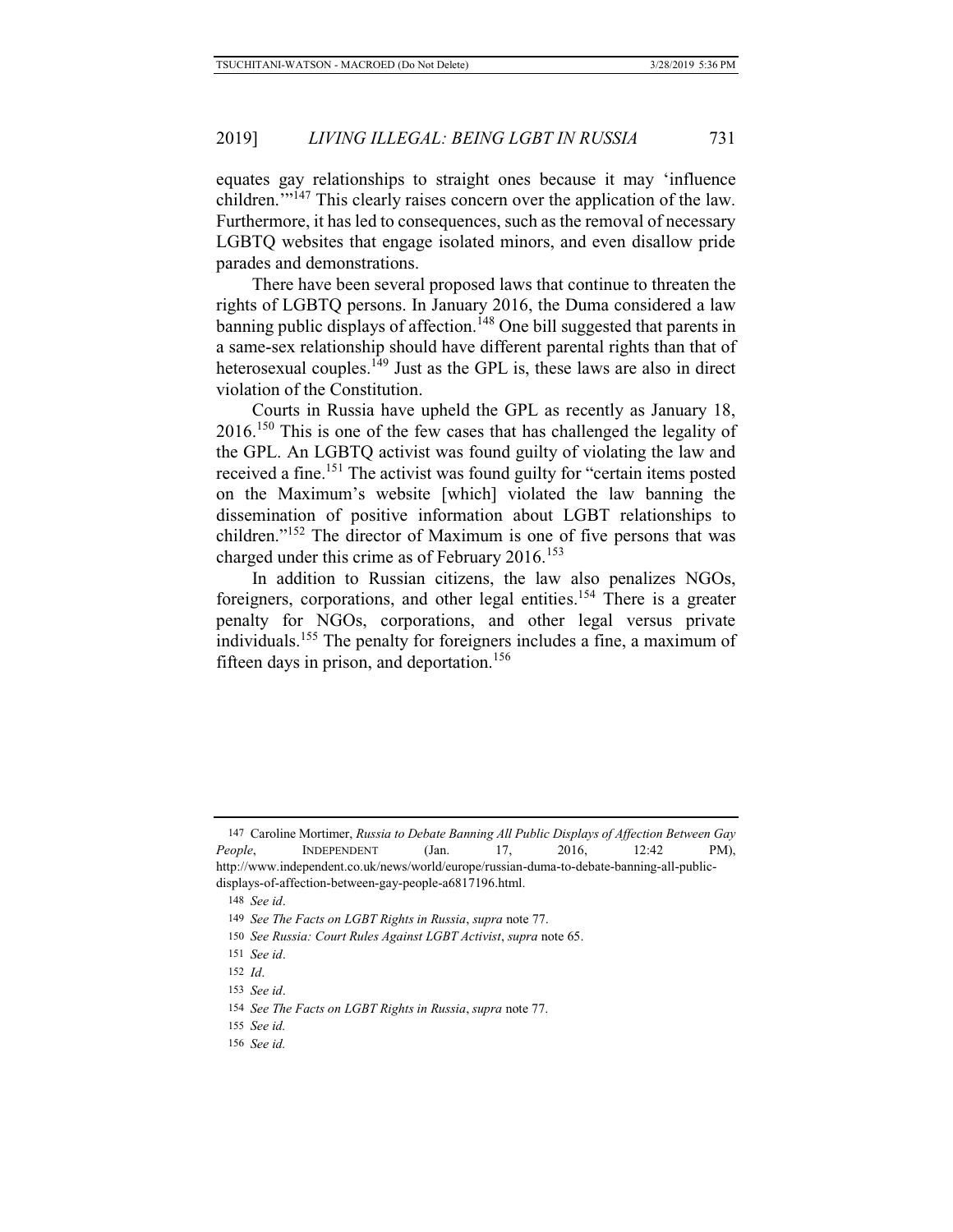#### IV. INTERNATIONAL OBLIGATIONS

#### *A. United Nations Obligations*

Russia has certain obligations in connection with its membership with the U.N., pursuant to the U.N. Charter and: (1) the Universal Declaration of Human Rights; (2) the International Covenant on Economic, Social and Cultural Rights; (3) the International Covenant on Civil and Political Rights; and (4) the Convention Against Torture and Other Cruel, Inhuman or Degrading Treatment or Punishment.<sup>157</sup>

### 1. United Nations Charter

The U.N. Charter, signed on June 26, 1945, imposes obligations and rights upon the member states.158 As a member state, Russia owes a duty to the international community to uphold the Charter. It begins with affirmative principles, including to "reaffirm faith in fundamental human rights, in the dignity and worth of the human person, in the equal rights of men and women and nations large and small."159 There is a stated goal "to promote social progress and better standards of life in larger freedom," and a mechanism for enforcing the treaties and agreements between nations.160

One chapter of the Charter addresses human rights and fundamental freedoms that are afforded to individuals.<sup>161</sup> These rights and freedoms are prescribed to promote peaceful relations based on human rights.<sup>162</sup> However, to have peaceful relations, a country must not engage in human rights violations, in order to prevent discord between nations who react to such a limitation on or violation of necessary rights and freedoms. The U.N. has a duty to step in when "universal respect for, and observance of, human rights and fundamental freedoms" are not being honored by member states.<sup>163</sup> Other member states have a duty to hold other member

<sup>157</sup> The "International Convention for The Protection of All Persons from Enforced Disappearance" is not included in this article because the Russian Federation is among the ninetytwo members that have not acted on the Convention. *See* International Convention for the Protection of All Persons from Enforced Disappearance, Dec. 20, 2006, 2716 U.N.T.S 3.

<sup>158</sup> *Introductory Note: Charter of the United Nations*, UNITED NATIONS, http://www.un.org/en/charter-united-nations/introductory-note/index.html (last visited Mar. 10, 2019).

<sup>159</sup> U.N. Charter pmbl.

<sup>160</sup> *Id*.

<sup>161</sup> U.N. Charter art. 55.

<sup>162</sup> *Id*.

<sup>163</sup> *Id*. art. 55(c).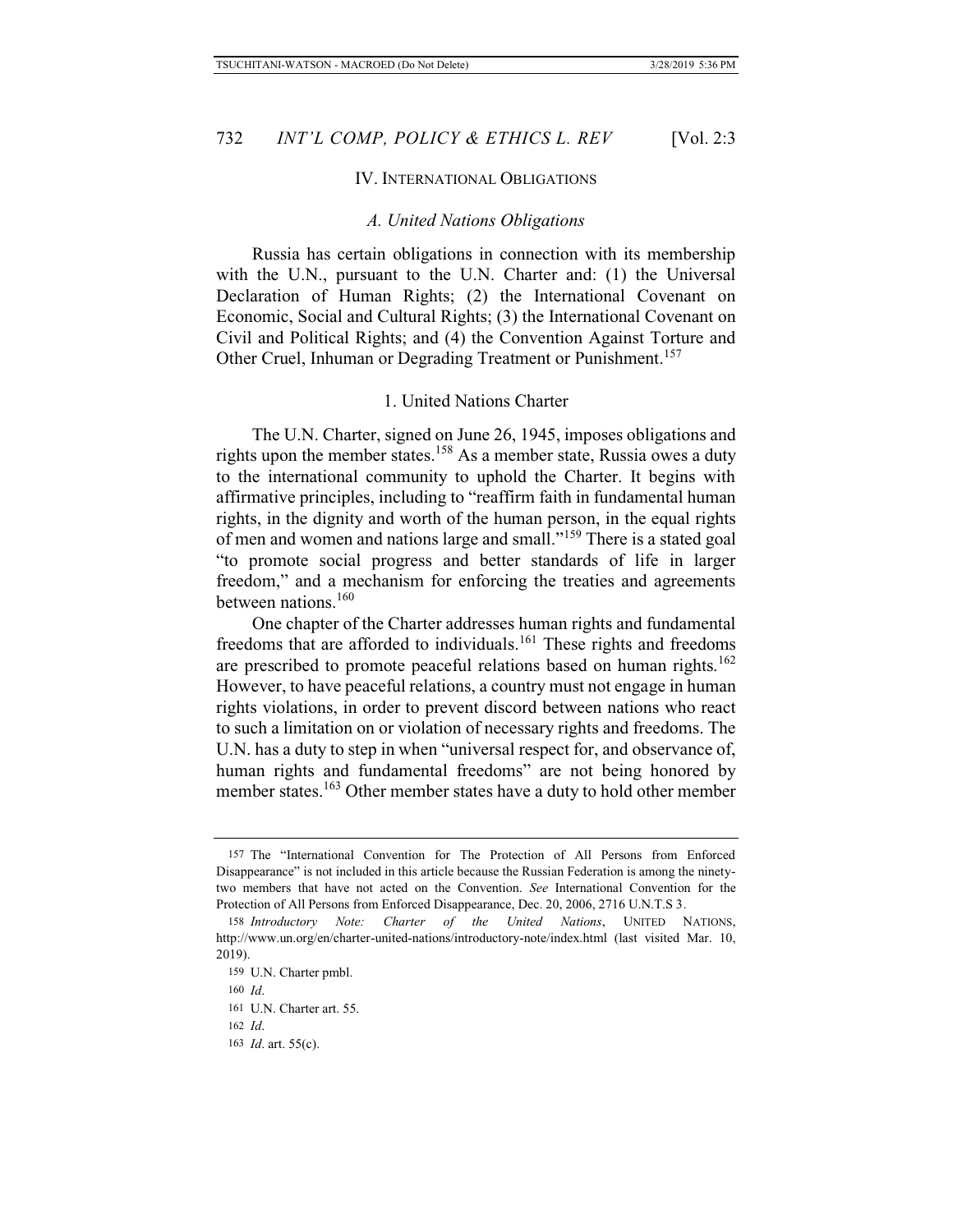states accountable when the rights and freedoms of its citizens are being violated, such as they are in Russia.164 However, there has been limited involvement by the U.N. and its member states since the recent crisis in Chechnya has surfaced.

#### 2. Universal Declaration of Human Rights

The U.N. Universal Declaration of Human Rights ("UDHR") was developed as a guideline for the rights that governments should aspire to grant to citizens.165 Born out of the atrocities of World War II, the UDHR is a declaration of the member states of the U.N. to achieve a minimum standard of human rights and respect.<sup>166</sup> While the UDHR was never ratified by the member states, most of the regional organizations and recent constitutions have integrated parts of the UDHR.<sup>167</sup>

The UDHR provides for equal status for all individuals, "born free and equal in dignity and rights."168 Individuals have the rights enumerated in the UDHR regardless of status or other classes that are generally protected.169 The UDHR declares that all individuals have "the right to life, liberty and security of person $170$  in addition to the rights to privacy and reputation.171 Pursuant to the UDHR, U.N. member states should strive to not impose cruel and inhumane punishment, and must treat individuals with dignity.172 In addition, all individuals are entitled to equal protection of the law, without discrimination.<sup>173</sup> Individuals should be free from unlawful detention or arrest, and afforded a judicial adjudication regarding the deprivation of any rights.<sup>174</sup> Individuals have the right to return to their own country, and not be forced to leave.<sup>175</sup> The UDHR contains additional basic rights that are characteristic of a democracy. Individuals have the right to the freedom of expression,  $176$ 

- 172 *Id*. art. 5.
- 173 *Id*. art. 7.

- 175 *Id*. art. 9, 10, 13, 15.
- 176 *Id.* art. 19.

<sup>164</sup> *Id*. art. 56.

<sup>165</sup> G.A. Res. 217 (III) A, Universal Declaration of Human Rights (Dec. 10, 1948).

<sup>166</sup> *Id*. pmbl.

<sup>167</sup> *Human Rights Law*, UNITED NATIONS, http://www.un.org/en/sections/universaldeclaration/human-rights-law/index.html.

<sup>168</sup> *Id*. art. 1.

<sup>169</sup> *Id*. art. 2.

<sup>170</sup> *Id*. art. 3.

<sup>171</sup> *Id*. art. 12.

<sup>174</sup> *Id*. art. 9, 10.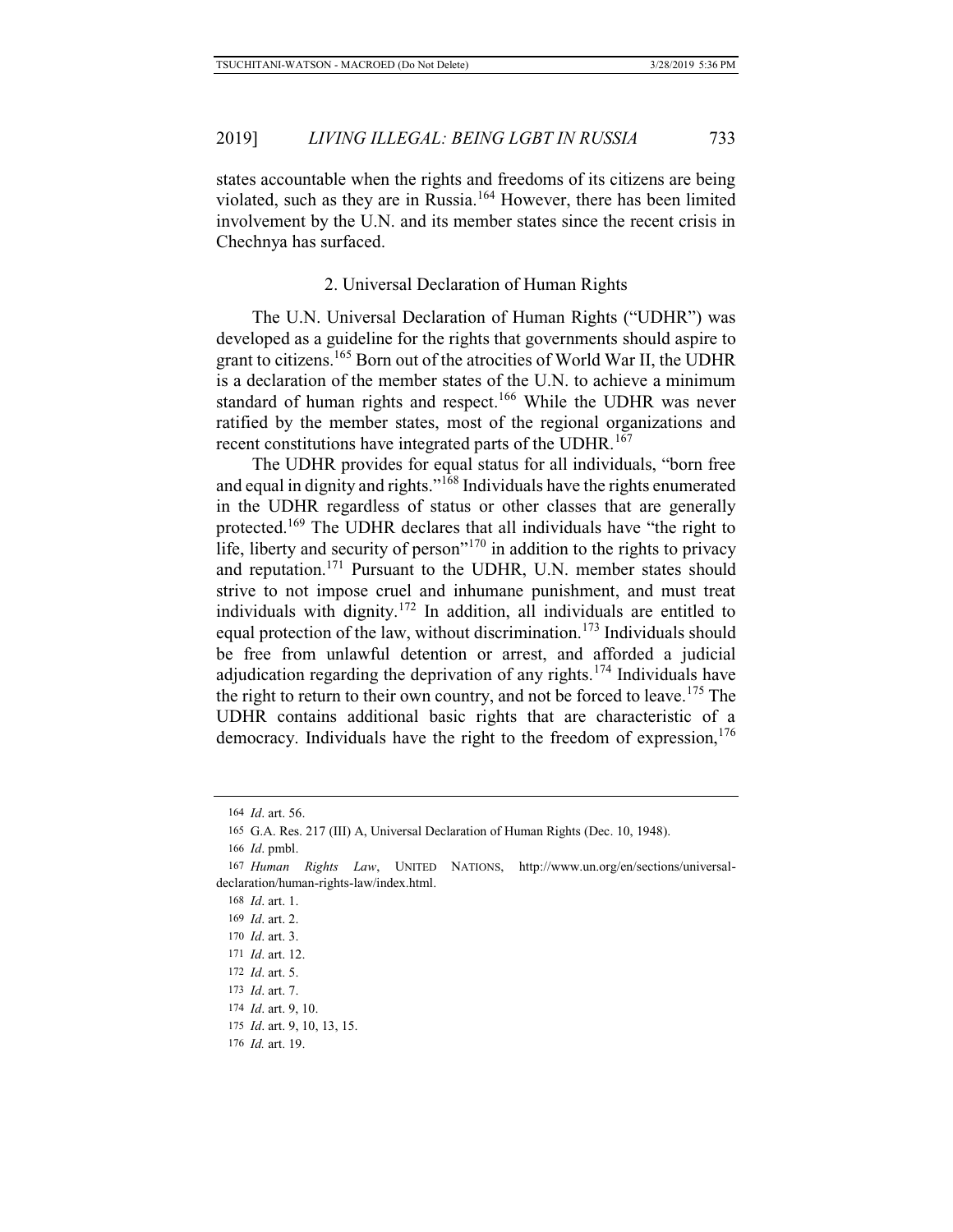and the right to assemble peacefully and to associate.<sup>177</sup> Finally, the UDHR closes by prohibiting the use of the UDHR to limit the enumerated freedoms.<sup>178</sup>

This Article argues that while Russia is not obligated to abide by UDHR principles, it should nonetheless join the other member states of the U.N. in meeting the minimum standards outlined in the UDHR. This Article will further discuss the necessary integration of the UDHR into other obligations that Russia owes the international community, including the Council of Europe. As described in the upcoming discussion, the UDHR is integrated into other obligations that Russia has under its U.N. obligations. Finally, the Constitution already includes many of these rights. With the acknowledgment of these rights, Russia is derelict in its duties when it comes to protecting the LGBTQ community.

3. International Covenant on Economic, Social and Cultural Rights

The International Covenant on Economic, Social and Cultural Rights ("ICESCR") was ratified by the U.N. General Assembly on December 16, 1966 and came into force on March 23, 1976.<sup>179</sup> Russia signed the ICESCR in 1968 and ratified it in 1973.<sup>180</sup> During the Forty-Sixth Session of the Committee on Economic, Social and Cultural Rights, the Committee applied ICESCR Article 2, paragraph 2 to LGBTQ rights.<sup>181</sup> ICESCR Article 2, paragraph 2 states: "Each State Party to the present Covenant undertakes to respect and to ensure to all individuals . . . without distinction of any kind, such as race, colour, sex, language, religion, political or other opinion, national or social origin, property, birth or other status."<sup>182</sup>

The Committee requested that Russia provide "information concerning the extent of the practice of discrimination against lesbian, gay, bisexual and transgender persons."183 However, the focus of this

<sup>177</sup> *Id.* art. 20(1).

<sup>178</sup> *Id.* art. 30.

<sup>179</sup> International Covenant on Economic, Social and Cultural Rights, Dec. 16, 1966, 993 U.N.T.S. 3 [hereinafter ICESCR].

<sup>180</sup> *Status of Ratification Interactive Dashboard*, U.N. HUM. RTS. OFF. OF THE HIGH COMMISSIONER, http://indicators.ohchr.org (last visited Mar. 10, 2019) (information accessible under the "Select a treaty" dropdown menu).

<sup>181</sup> U.N. Econ. & Soc. Council, Comm. on Econ., Soc. and Cultural Rights, Consideration of Reports Submitted by States Parties Under Articles 16 and 17 of the Covenant, Concluding Observations: Russian Federation, U.N. Doc. E/C.12/RUS/CO/5 (June 1, 2011) [hereinafter CESCR Concluding Observations: Russian Federation].

<sup>182</sup> ICESCR, *supra* note 179, art. 2.

<sup>183</sup> CESCR Concluding Observations: Russian Federation, *supra* note 181, ¶ 36.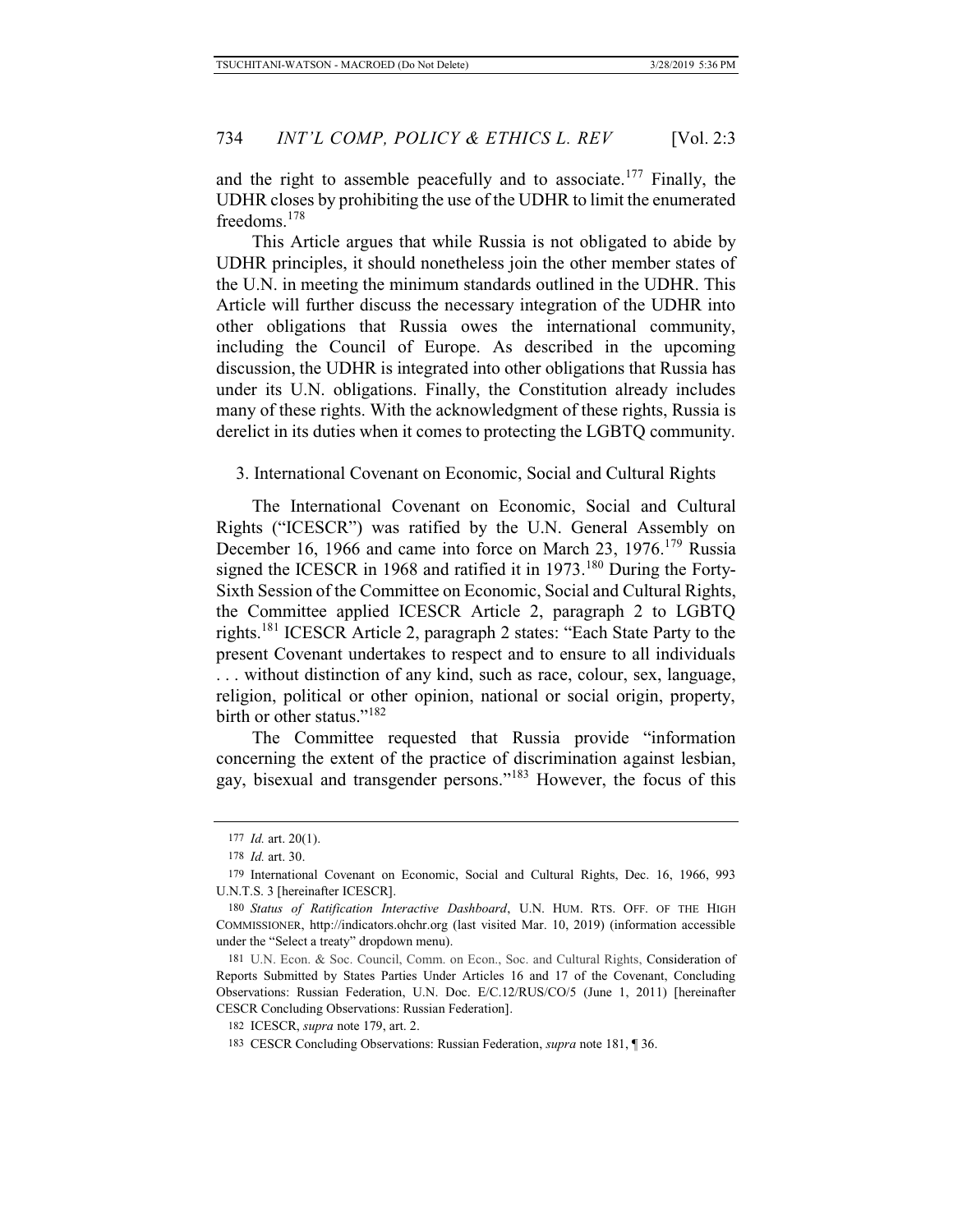request was in the areas of "employment, health care and education in the state party," not in general.<sup>184</sup> It is important to note that there is an extension of ICESCR to include the LGBTQ community, and that there is concern regarding the discrimination against the LGBTQ community in any facet of life.

### 4. International Covenant on Civil and Political Rights

The International Covenant on Civil and Political Rights ("ICCPR") was ratified by the U.N. General Assembly on December 16, 1966 and came into force on March 23, 1976.<sup>185</sup> Russia signed the ICCPR in 1968 and ratified it in 1973.186 As with the ICESCR, Russia made declarations on the ICCPR when it was ratified, however these declarations do not pertain to this article.187 The ICCPR has several articles that relate to the current crises in Russia.

Article 2 of the ICCPR provides that parties will give all individuals under the party's control the rights recognized by the ICCPR.<sup>188</sup> These rights are given without distinction of individuals.<sup>189</sup> The parties were to align their laws with the rights afforded by the ICCPR.<sup>190</sup> Finally, Article 2 recognizes a right for redress for people who have their rights or freedoms violated, and includes an enforcement arm of the government for the remedy.<sup>191</sup>

Article 26 goes together with Article 2 of the ICCPR. Article 26 grants all individuals equality before and in protection of the law.<sup>192</sup> It provides that "the law shall prohibit any discrimination and guarantee to all persons equal and effective protection against discrimination."193 The GPLs in Russia are in direct contrast to this article.

Articles 7, 9, and 10 all pertain to the freedom of an individual from punishment, from arbitrary arrest or detention, and right to dignity.<sup>194</sup> Article 7 provides that parties will not subject individuals to "torture or

189 *Id*.

<sup>184</sup> *Id*.

<sup>185</sup> International Covenant on Civil and Political Rights, Dec. 19, 1966, 999 U.N.T.S. 171 [hereinafter ICCPR].

<sup>186</sup> *See Status of Ratification Interactive Dashboard*, *supra* note 180.

<sup>187</sup> *See id*.

<sup>188</sup> ICCPR, *supra* note 185, art. 2(1).

<sup>190</sup> *Id*. art. 2(2).

<sup>191</sup> *Id.* art. 2(3).

<sup>192</sup> *Id.* art. 26.

<sup>193</sup> *Id.* art. 26.

<sup>194</sup> *Id.* art. 7, 9, 10.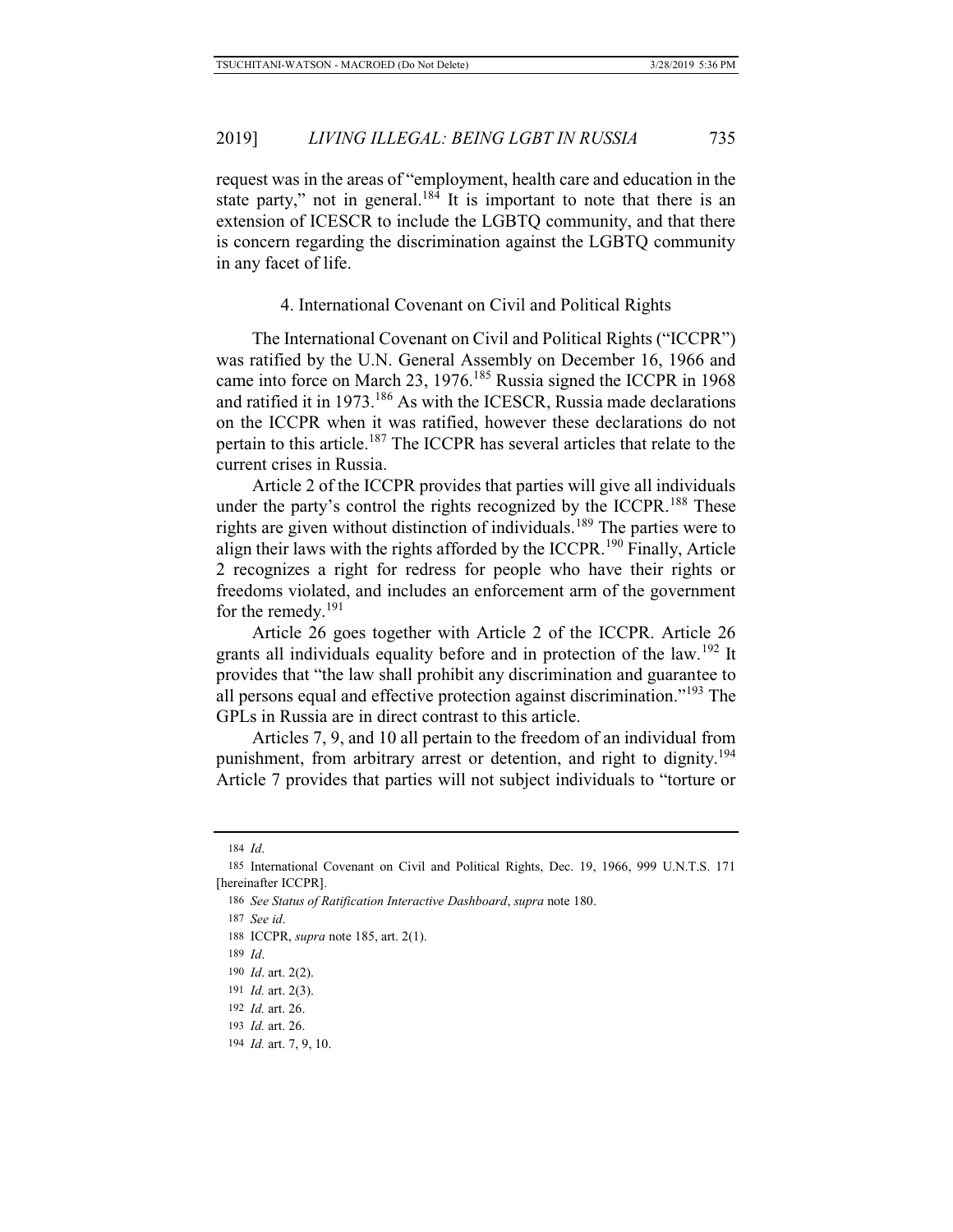to cruel, inhuman or degrading treatment or punishment."<sup>195</sup> Article 9 pertains to liberty of the individual. "No one shall be subjected to arbitrary arrest or detention."196 If an individual is arrested, the individual must be given the reason and the charges.<sup>197</sup> The individual "shall be brought promptly before a judge or other officer authorized by law to exercise judicial power and shall be entitled to trial within a reasonable time or to release."<sup>198</sup> Finally, Article 10 provides that individuals who are "deprived of their liberty shall be treated with humanity and with respect for the inherent dignity of the human person."199 Given the reports of the detentions in the Northern Caucasus Region of Russia, the Russian Federation is currently in violation of Articles 7, 9, and 10 of the ICCPR.

Article 16 provides that each individual has "the right to recognition everywhere as a person before the law."<sup>200</sup> Article 17 provides that there should not be interferences with a person's "privacy, family, home or correspondence" and there should not be defamation or attacks on one's character.201 Additionally, there are legal protections for the individual against any interferences.<sup>202</sup> I would argue that the concentration camps, in addition to the violation above, are in violation of these articles as they are unlawfully interfering with an individual's privacy, family and home. Also, there appear to be no legal or state protection against these interferences, as the state is the one interfering.

The GPLs are in direct violation of Article 19 of the ICCPR. Article 19 provides that there is a right to the freedom of expression, and this freedom is without interference unless there is a national security, public health and morals, or for public order.<sup>203</sup> While the argument can, and has been made, that the laws are for the public health and morals, these laws do not have any correlation to public health and morals. Instead, the laws are an oppression of the minority.

Article 21 is also being violated by the GPL in Russia. "The right of peaceful assembly shall be recognized. No restrictions may be placed on the exercise of this right other than those imposed in conformity with the law and which are necessary in a democratic society" which are in the realms of "national security or public safety, public order (ordre public),

 *Id.* art. 7.  *Id.* art. 9(1).  *Id.* art. 9(2).  *Id*. art. 9(3).  *Id*. art. 10(1).  *Id*. art. 16.  *Id*. art. 17(1).  *Id*. art. 17(2).  *Id*. art. 19(1)-(3).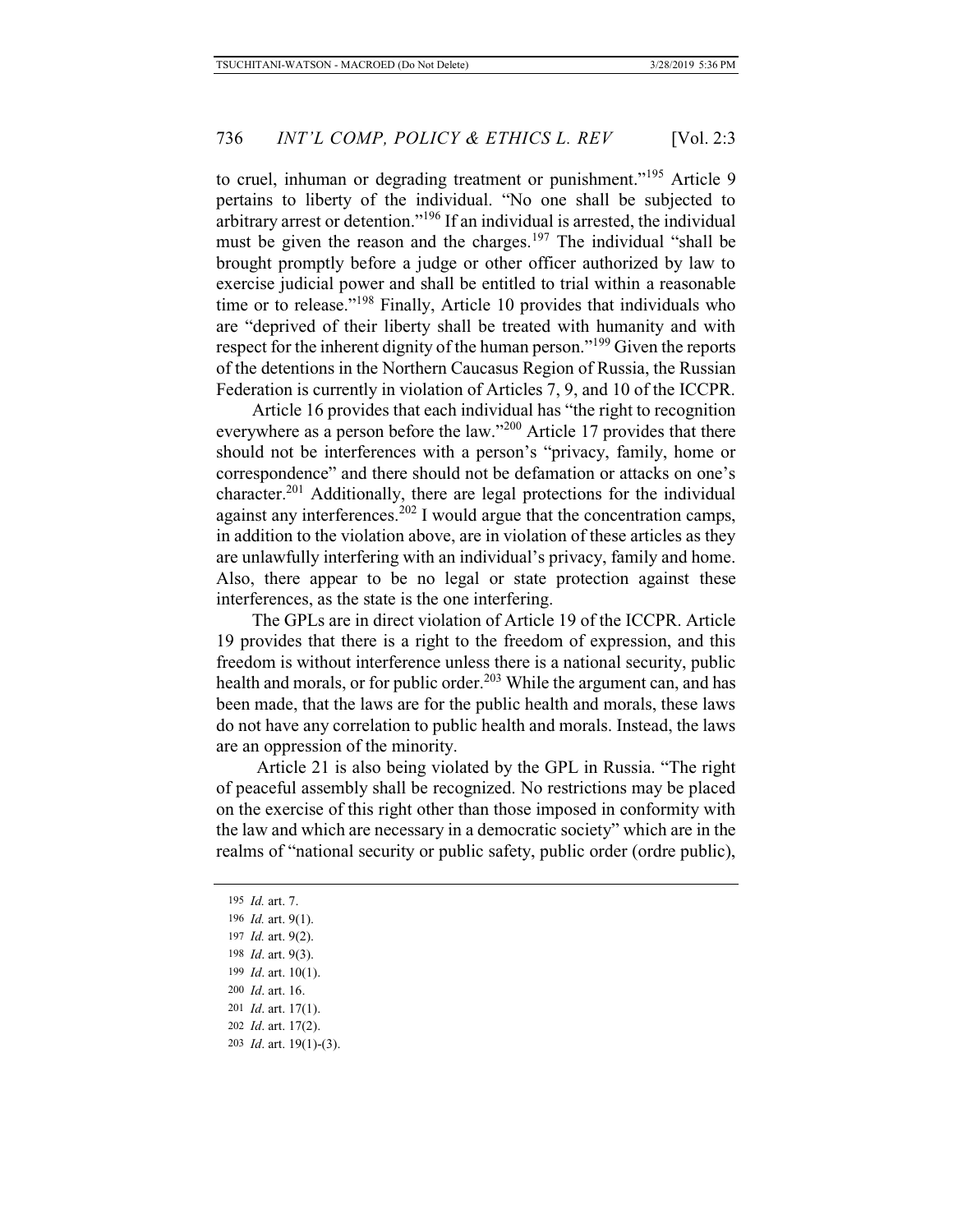the protection of public health or morals or the protection of the rights and freedoms of others."204 Article 22 protects the freedom of association.205 The argument presented by Russia and supporters of the law is the same argument as to why the law does not violate Article 19 of the ICCPR. However, the counter is still the same: the law is meant to oppress the minority, and that is the sole reason for the law.

Article 23 of the ICCPR may give the right to marriage equality to LGBTQ communities. Under Article 23, there is a "right of men and women of marriageable age to marry and . . . a family shall be recognized."<sup>206</sup> However, the way Article 23(2) is written, it can be argued that it is written to protect the right of a man and a woman to be married. Additionally, Article 23 states that "family is the natural and fundamental group unit of society and is entitled to protection by society and the State."207 Again, a conservative view of the world may read this to mean a "traditional" family.<sup>208</sup> Although, when reading the language of the rest of Article 23, there could be an argument that the protections are gender neutral as Article 23(3) and Article 23(4) both refer only to "spouses" instead of "man and woman" or "husband and wife."<sup>209</sup> This more liberal interpretation may not be accepted by Russia as it appears to be more of a Western interpretation.

### 5. Convention Against Torture and Other Cruel, Inhuman or Degrading Treatment or Punishment

The Convention Against Torture and Other Cruel, Inhuman or Degrading Treatment or Punishment was ratified on December 10, 1984 by the U.N. General Assembly.<sup>210</sup> Russia signed the Convention in 1985 and ratified it in 1987.<sup>211</sup> Russia gave two declarations, however, neither of them applies to the topic of this Article.<sup>212</sup>

The convention defines torture as "any act by which severe pain or suffering, whether physical or mental, is intentionally inflicted on a person for such purposes as obtaining from him or a third person

<sup>204</sup> *Id*. art. 21.

<sup>205</sup> *Id*. art. 22.

<sup>206</sup> *Id*. art. 23(2).

<sup>207</sup> *Id*. art. 23(1).

<sup>208</sup> The phrase "traditional family" is often meant to refer to a mother, father, and child or children.

<sup>209</sup> ICCPR, *supra* note 185, art. 23(3)-(4).

<sup>210</sup> Convention Against Torture and Other Cruel, Inhuman or Degrading Treatment or Punishment, Dec. 10, 1984, 1465 U.N.T.S. 85 [hereinafter CAT].

<sup>211</sup> *See Status of Ratification Interactive Dashboard*, *supra* note 180.

<sup>212</sup> *Id.*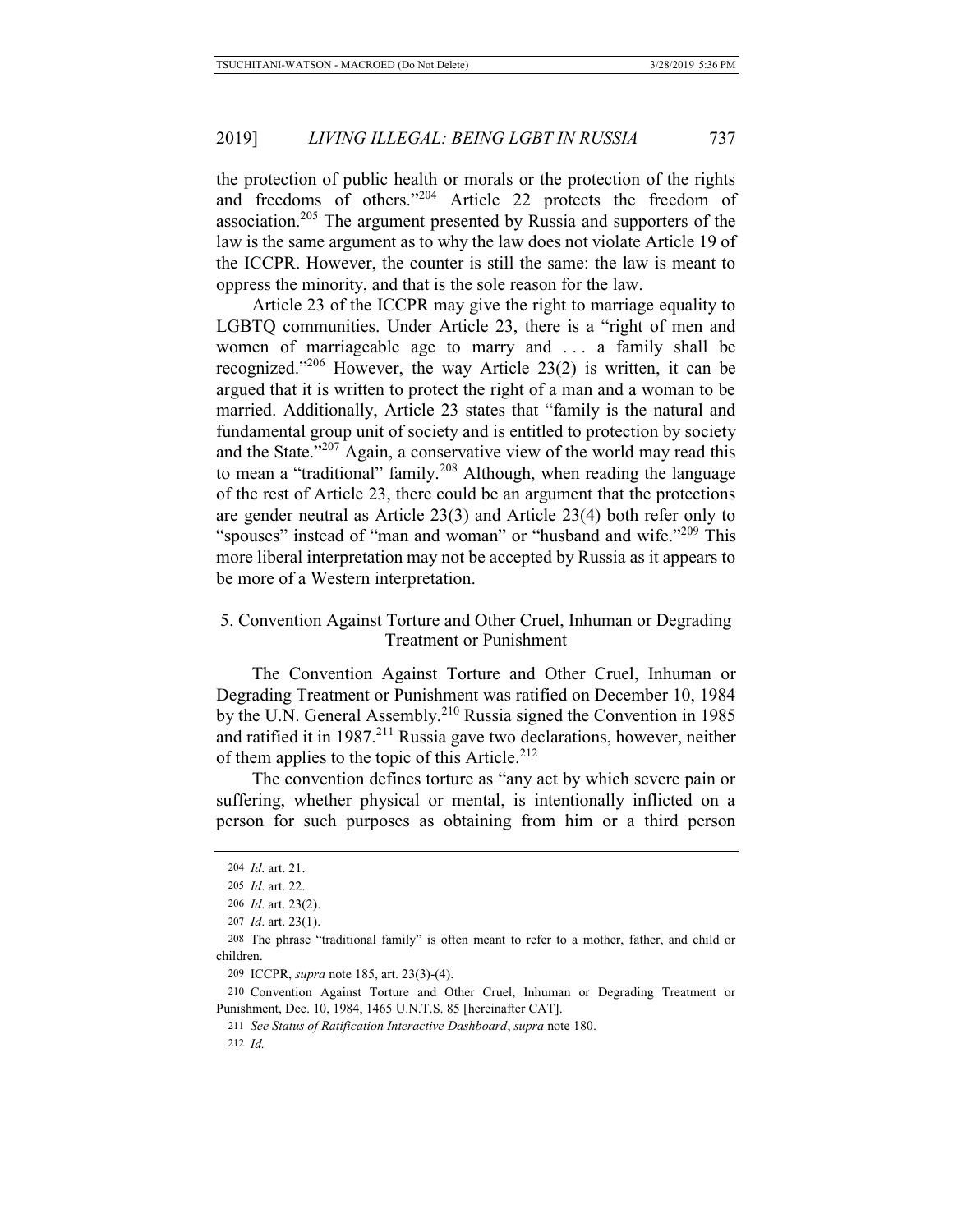information or a confession."213 Torture also includes "any reason based on discrimination of any kind, when such pain or suffering is inflicted by or at the instigation of or with the consent or acquiescence of a public official or other acting in an official capacity."214 As mentioned, government officials in Chechnya have used physical force and intimidation in order to gain information from detainees on other gay men in the region.<sup>215</sup> Additionally, the government is inflicting physical pain and suffering solely based on the men's sexual orientation.<sup>216</sup>

Article 2 of the convention charges each party to enact measures to prevent torture in any of its jurisdictions.<sup>217</sup> The convention does not allow for exceptional circumstances to engage in torture.<sup>218</sup> Article 4 requires parties to have laws that make torture illegal, $2^{19}$  and Article 5 requires the parties to take actions as necessary when the offense is committed within its territory.<sup>220</sup> In the case of Chechnya, the Russian Federation has jurisdiction over the Northern Caucuses region. Therefore, the federal government of Russia has a duty to prevent the torture that is being allowed in Chechnya.

Even if the actions were not considered torture under Article 1, there are additional protections. Article 16 requires the parties to

undertake to prevent in any territory under its jurisdiction other acts of cruel, inhuman or degrading treatment or punishment . . . when such acts are committed by or at the instigation of or with the consent or acquiesce of a public official or other person acting in an official capacity.<sup>221</sup>

Again, the Russian federal government has a duty to stop and prosecute the officials in Chechnya for these acts, even if it were deemed that the acts are not torture as they are cruel and inhuman.

<sup>213</sup> CAT, *supra* note 210, art. 1.

<sup>214</sup> *Id.*

<sup>215</sup> Kramer, *supra* note 115; *Chechnya Anti-Gay Violence*, *supra* note 17.

<sup>216</sup> *Id.*

<sup>217</sup> CAT, *supra* note 210, art. 2(1).

<sup>218</sup> *Id.* art. 2(2).

<sup>219</sup> *Id.* art. 4.

<sup>220</sup> *Id.* art. 5(1)(a).

<sup>221</sup> *Id.* art. 16.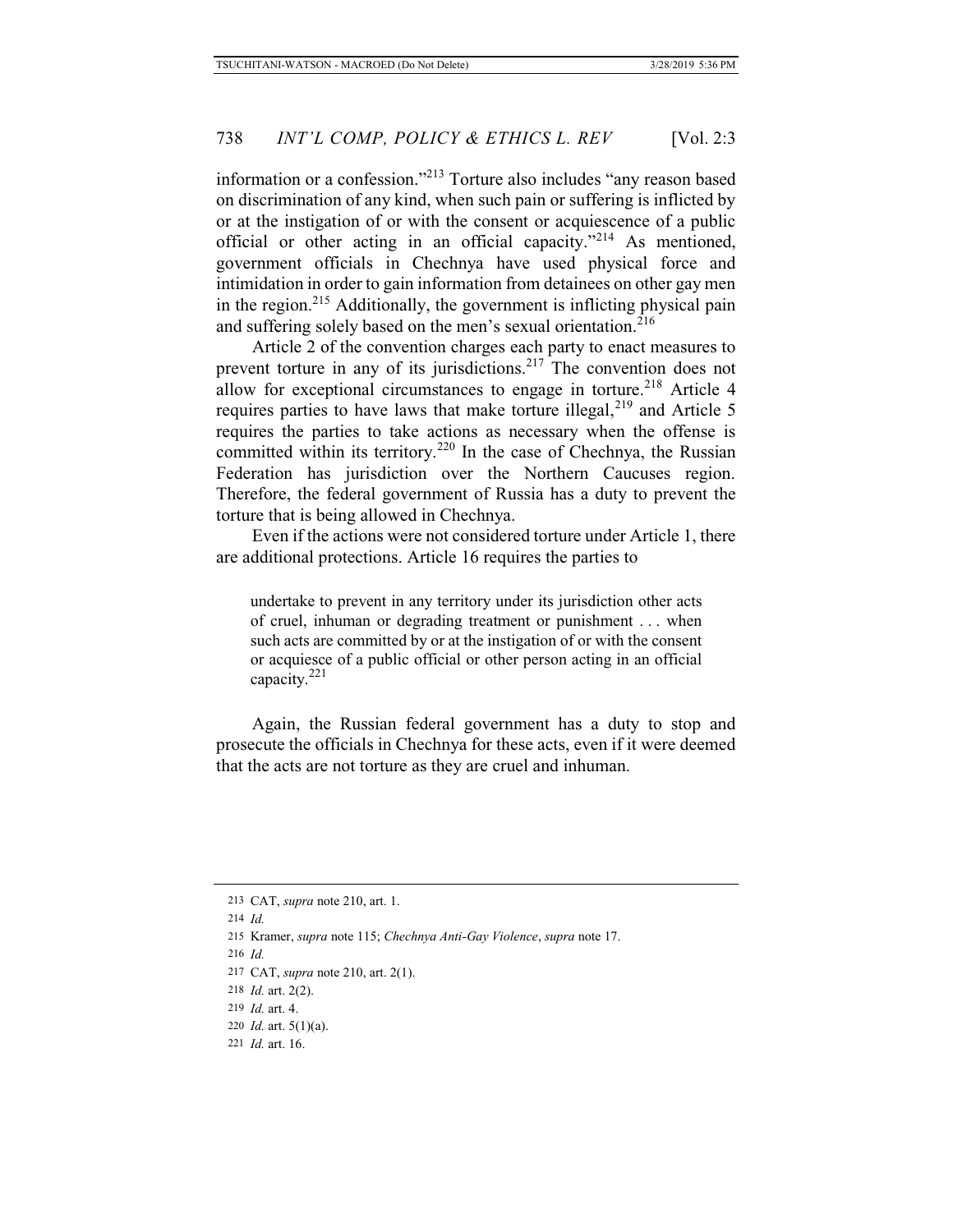#### 6. Findings by the United Nations Human Rights Committee

There were many concerns raised by U.N. Human Rights Committee ("UNHRC") in April 2015 during the seventh periodic report of Russia. Some of these concerns were related to the Northern Caucasus Region, where at the time, the region was conducting fierce counterterrorism. The UNHRC was aware of the troubled region two years before reports of concentration camps in the Northern Caucasus Region were released.222 Moreover, "the Committee remains concerned about the limited progress in investigating serious past and ongoing human rights violations, including unlawful and extrajudicial killings, abductions, torture and ill-treatment, secret detention and enforced disappearance" of those suspected of being or supporting terrorists.<sup>223</sup> I believe that the government in the Northern Caucasus Region is using this same tactics against the LGBTQ community, which is what led to the creation of concentration camps.

The UNHRC also had several concerns and requests regarding Russia's treatment of the LGBTQ community. These concerns arose out of the laws and actions, or inactions, of the government. One concern was that the government was not using their criminal code—which allows for a heightened charge for hate crimes—when it comes to the LGBTQ community.224 For example, the UNHRC revealed that, "article 63, paragraph 1(e)[] of the Criminal Code recognizing as aggravated circumstances the commission of an offence for reasons of . . . 'hatred or enmity' or 'hate or hostility towards a given social group' does not appear to have ever been applied to cases involving violence against LGBT individuals $^{1225}$ 

The UNHRC also mentioned the GPL and that it was created to "exacerbate the negative stereotypes against LGBT individuals and represent a disproportionate restriction of their rights under the Convention."226 They acknowledged that the Russian Constitutional Court upheld the GPL.<sup>227</sup> Additionally, the UNHRC referred to the lack of "explicit protection against discrimination on the grounds of sexual orientation and gender identity" in addition to reports that there is "discrimination, hate speech, violence against [the LGBTQ community]

227 *Id.*

<sup>222</sup> Human Rights Comm., Concluding Observations on the Seventh Periodic Report of the Russian Federation, U.N. Doc. CCPR/C/RUS/CO/7 (Apr. 28, 2015).

<sup>223</sup> *Id.* ¶ 7.

<sup>224</sup> *Id.* ¶ 10.

<sup>225</sup> *Id.*

<sup>226</sup> *Id.*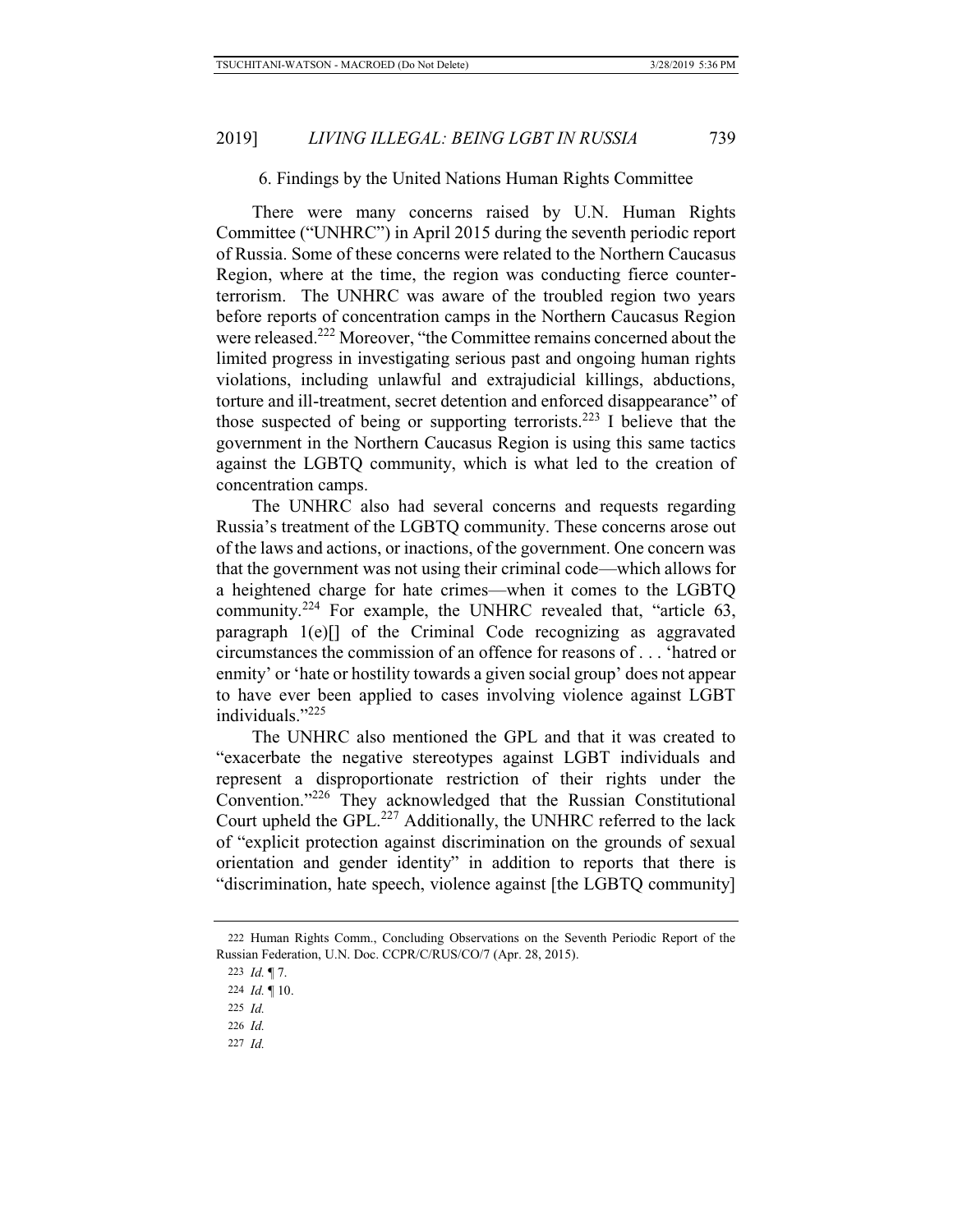and activists and violations of their rights to freedom of expression and assembly."228

Finally, the UNHRC noted that in 2014, Prime Minister Dmitry Medvedev signed a decree that labeled the following as a medical condition which would inhibit the person from being able to drive: "transgender identity, bi-gender identity, asexuality, and crossdressing."<sup>229</sup> While this initially prompted outcry from the West, it has since been forgotten.

The UNHRC requested that the Russian government take an official stance that it would not tolerate discrimination, stigmatization, violence, or hate speech against the LGBTQ community.230 They asked that Article 63 of the Criminal Code be applied to crimes targeted at members of the LGBTQ community,<sup>231</sup> and that the GPL be revoked through the legislative process.<sup>232</sup> They further requested that activists and the LGBTQ community be given the rights to assembly and freedom of expression.233 Finally, the Committee requested that Prime Minister Medvedev's decree be rescinded.<sup>234</sup>

Next, the UNHRC addressed retribution toward journalists and human rights defenders. As aforementioned, there was retribution toward the journalist that shared the news of concentration camps in Chechnya. There was also retaliation against and killing of human rights defenders.<sup>235</sup> There is a pattern of retaliation against those in opposition of the Russian government, with dissidents being threatened, harassed, suffering violence, and even dying. $236$  The UNHRC cited the events taking place in the Northern Caucuses at the time, and the slow response by the government.<sup>237</sup> The UNHRC requested that the government refrain from this practice, and that the government make efforts to investigate such human rights violations.<sup>238</sup> New cases of human rights violations must be documented and the UNHRC must investigate them.

The UNHRC raised concerns over infringements of the freedom of expression in Russia. One concern was related to the legal proceedings

228 *Id.* 229 *Id.* 230 *Id.* 231 *Id.* 232 *Id.* 233 *Id.* 234 *Id.* 235 *Id.* ¶ 18. 236 *Id.* 237 *Id.* 238 *Id.*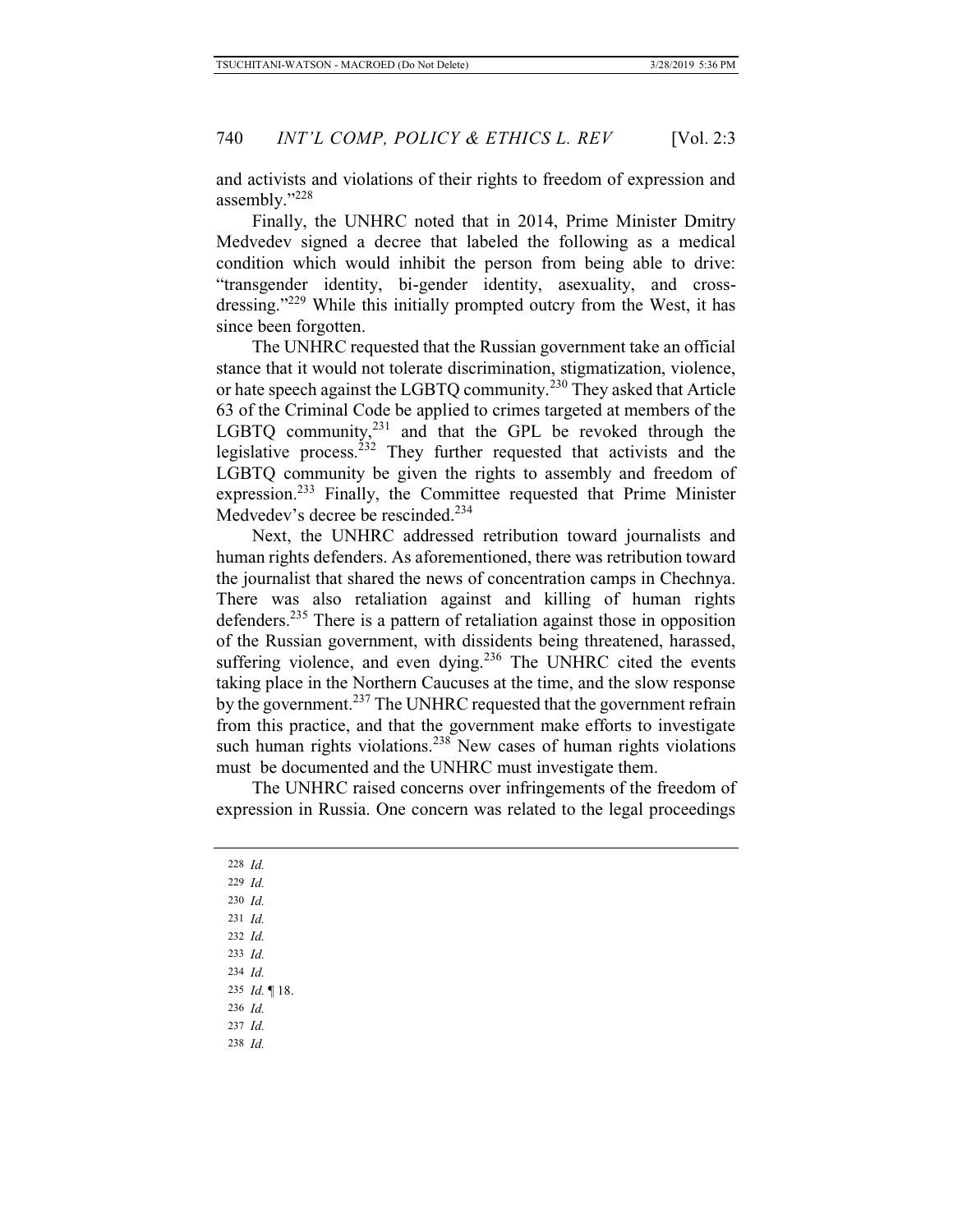against the punk band, Pussy Riot.<sup>239</sup> As aforementioned, this was the start of the government's crackdown of those opposed to the LGBTQ policies in Russia, and led to threats against other artists with similar views.240 Another measure taken by Russia was a federal law that gave prosecutors the unilateral power to block access to online news outlets and to websites that advertised any public gathering that appeared to involve government opposition.<sup>241</sup> These sites included those that organized LGBTQ events.242

### *B. Council of Europe Obligation: Convention for the Protection of Human Rights and Fundamental Freedoms*

Russia has international obligations to a regional organization called the Council of Europe, which is different than the European Union.<sup>243</sup> According to its website, "the Council of Europe brings together governments from across Europe . . . to agree minimum legal standards in a wide range of areas."<sup>244</sup> Additionally, the Council "monitors how well countries apply the standards that they have chosen to sign up to."<sup>245</sup> On February 28, 1996, Russia joined the Council of Europe as the thirtyninth member state out of forty-seven.<sup>246</sup>

The Convention for the Protection of Human Rights and Fundamental Freedoms (the "Convention")<sup>247</sup> was signed by the Russian Federation on February 28, 1996.<sup>248</sup> Russia ratified the Convention on May 5, 1998 and it went into force on the same day.<sup>249</sup>

244 *Id.*

245 *Id.*

249 *Id.*

<sup>239</sup> Human Rights Comm., *supra* note 222, ¶ 19.

<sup>240</sup> Kirit Radia, *Lady Gaga, Madonna Facing Punishment in Russia*, ABC NEWS (Aug. 4, 2013), http://abcnews.go.com/blogs/entertainment/2013/08/lady-gaga-madonna-facing-punishment-inrussia/.

<sup>241</sup> Human Rights Comm., *supra* note 222, ¶ 19.

<sup>242</sup> *Id*.

<sup>243</sup> *See The Council of Europe and the European Union: Different Roles, Shared Values,* COUNCIL OF EUROPE, https://www.coe.int/en/web/portal/european-union (last visited Mar. 2, 2019).

<sup>246</sup> *See Russian Federation – 47 States, One Europe*, COUNCIL OF EUROPE, http://www.coe.int/en/web/portal/russian-federation (last visited Mar. 2, 2019).

<sup>247</sup> Convention for the Protection of Human Rights and Fundamental Freedoms, Nov. 4, 1950, 213 U.N.T.S. 221 [hereinafter ECHR].

<sup>248</sup> *Chart of Signatures and Ratifications of Treaty 005*, COUNCIL OF EUROPE, http://www.coe.int/en/web/conventions/search-on-states/-/conventions/treaty/005/signatures (last visited Mar. 10, 2019).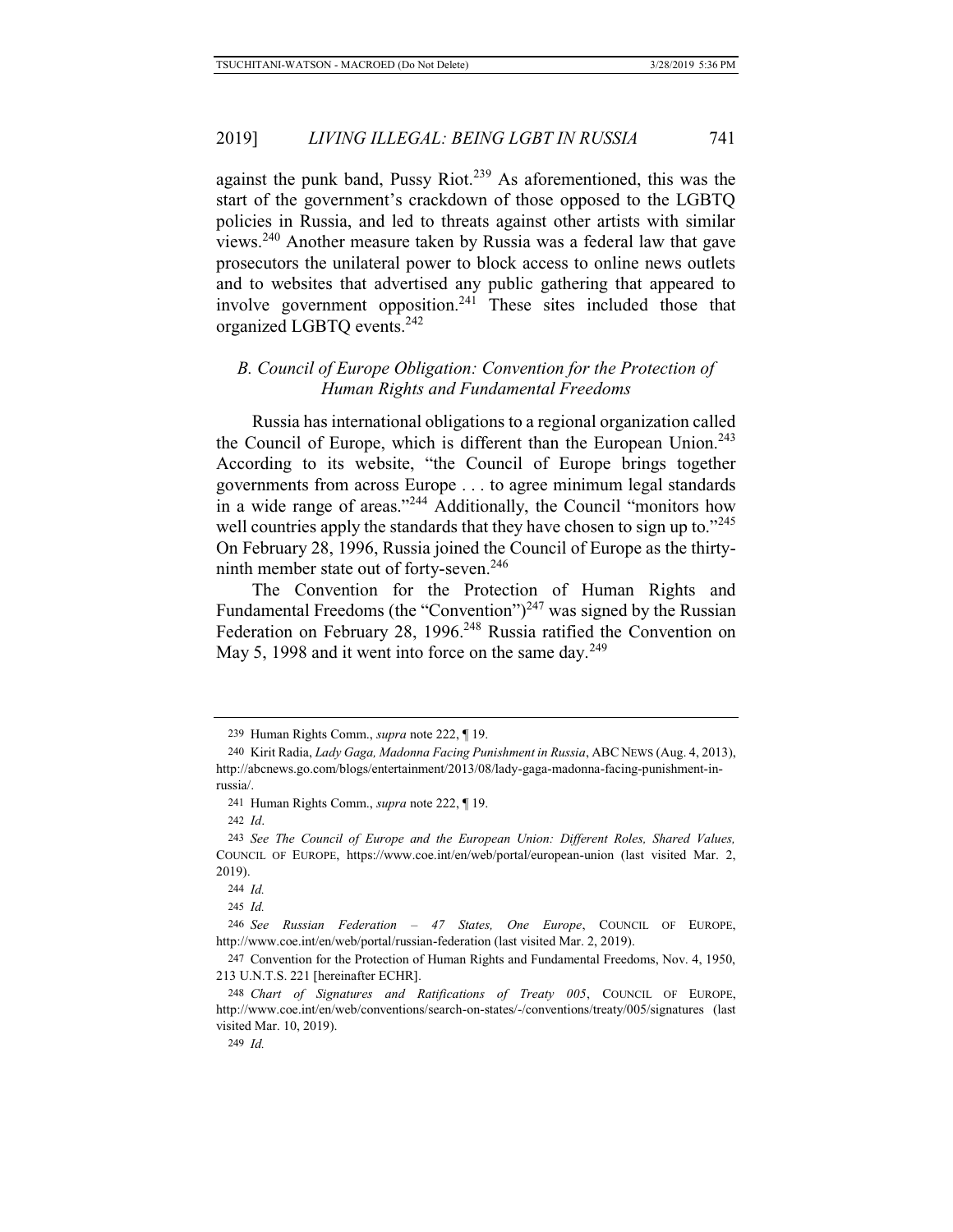The Convention is based on the U.N. Declaration of Human Rights (the "Declaration") and appears to embody the Declaration in a Convention signed by its members.<sup>250</sup> The signing parties agreed that they "shall secure to everyone within their jurisdiction the rights and freedoms<sup>"251</sup> which include, among other things, the right to: (1) life;<sup>252</sup> (2) be free of torture;<sup>253</sup> (3) liberty;<sup>254</sup> (4) a fair trial and no punishment without such;<sup>255</sup> (5) privacy;<sup>256</sup> (6) expression;<sup>257</sup> (7) without such;<sup>255</sup> (5) privacy;<sup>256</sup> (6) expression;<sup>257</sup> (7) assembly/association;<sup>258</sup> (8) be free of discrimination;<sup>259</sup> (9) be free of the abuse of the individual's rights; $^{260}$  and (10) protection of human rights already in existence.<sup>261</sup> Russia has issued reservations to Article 5, such that parts of Article 5 of the Convention do not apply to Russia.262 The following will be a brief discussion of the different articles and will include the reservations.

### 1. Obligation to the Right to Life: Article 2

Article 2 of the Convention protects an individual's right to life through the law.263 This right may only be subverted through a court sentence for a crime punishable by the death penalty.<sup>264</sup> This allowance may exist to appease states allowing for the death penalty, while attempting to get some recognition for human rights. Other exceptions to Article 2 include self-defense, defense of others, lawful detention by an officer, or in the event of "riot or insurrection."265 As previously noted, Russia did not issue a reservation on this Article. Thus, the extrajudicial killings in Chechnya is in contradiction with this obligation, as the deaths did not come from a court-ordered sentencing.

253 *Id.* art. 3.

254 *Id.* art. 5.

255 *Id.* art. 6-7. 256 *Id.* art. 8.

257 *Id.* art. 10.

258 *Id.* art. 11.

259 *Id.* art. 14.

260 *Id.* art. 17.

261 *Id.* art. 53.

262 *Chart of Signatures and Ratifications of Treaty 005*, *supra* note 248.

<sup>250</sup> *See What is the European Convention on Human Rights?*, EQUAL. & HUM. RTS. COMM'N, https://www.equalityhumanrights.com/en/what-european-convention-human-rights (last updated Apr. 19, 2017).

<sup>251</sup> ECHR, *supra* note 247, art. 1. 252 *Id.* art. 2.

<sup>263</sup> ECHR, *supra* note 247, art. 2(1).

<sup>264</sup> *Id.*

<sup>265</sup> *Id.* art. 2(2)(a)-(c).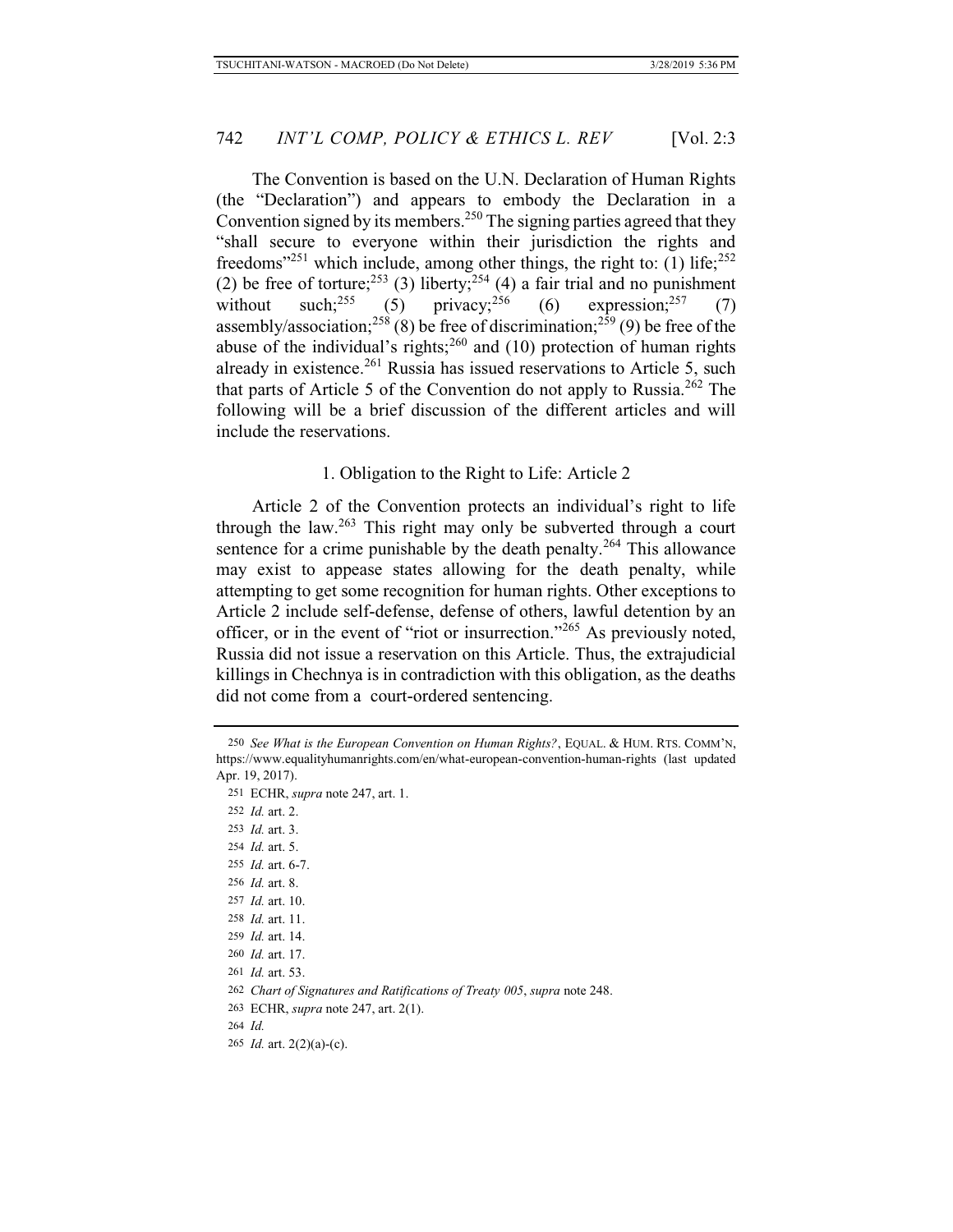#### 2. Obligation to the Prohibition of Torture: Article 3

The protection against torture is embedded in Article 3 of the Convention, stating that "[n]o one shall be subjected to torture or to inhuman or degrading treatment or punishment."<sup>266</sup> Since Russia did not claim a reservation to this Article, Russia must abide by it. The on-going crisis in Chechnya is in direct violation of Article 3, and thus, Russia has an international obligation to end its human rights violations in Chechnya.

3. Obligation to Protect the Right to Liberty and Security: Article 5

Article 5 of the Convention protects an individual's right to liberty. This is one of the two articles within the Convention (that are mentioned in this Article) that Russia has issued a reservation for when ratifying the Convention.

There are certain paragraphs of Article 5 that do not have an attached reservation. The right to liberty is not absolute. One does not have the right to liberty if they have been lawfully arrested or detained after a competent court has issued an order.<sup>267</sup> Additionally, a person does not have the right to liberty in the name of national security when they have unlawfully entered into the country.<sup>268</sup> However, the more troubling lack of protection of liberty, and the one most likely cited by Russia, is the lack of protection when it is "the lawful detention of persons for the prevention of the spreading of infectious diseases, of persons of unsound mind, alcoholics or drug addicts or vagrants."<sup>269</sup> This provision is troubling as homosexuality and transgender have historically been classified as mental illnesses.<sup>270</sup> If the state recognizes this as true, then it would exempt those identifying with the LGBTQ community from the right to liberty. Furthermore, the HIV and AIDS epidemic hit the LGBTQ community in a disproportionate rate. HIV/AIDS is considered an

<sup>266</sup> *Id.* art. 3.

<sup>267</sup> *Id.* art. 5(1)(a)-(d).

<sup>268</sup> *Id.* art. 5(1)(f).

<sup>269</sup> *Id.* art. 5(1)(e).

<sup>270</sup> *See* Neel Burton, *When Homosexuality Stopped Being a Mental Disorder*, PSYCHOLOGY TODAY (Sep. 18, 2015), https://www.psychologytoday.com/us/blog/hide-and-seek/201509/whenhomosexuality-stopped-being-mental-disorder; *see also Sexual Orientation & Homosexuality*, AMERICAN PSYCHOLOGICAL ASSOCIATION, https://www.apa.org/topics/lgbt/orientation; *see also Transgender People, Gender Identity and Gender Expression*, AMERICAN PSYCHOLOGICAL ASSOCIATION, https://www.apa.org/topics/lgbt/transgender; *see also* Caroline Simon, *Being Transgender No Longer Classified as Mental Illness. Here's Why*, USA TODAY (June 20, 2018 7:46 PM), https://www.usatoday.com/story/news/2018/06/20/transgender-not-mental-illnessworld-health-organization/717758002/.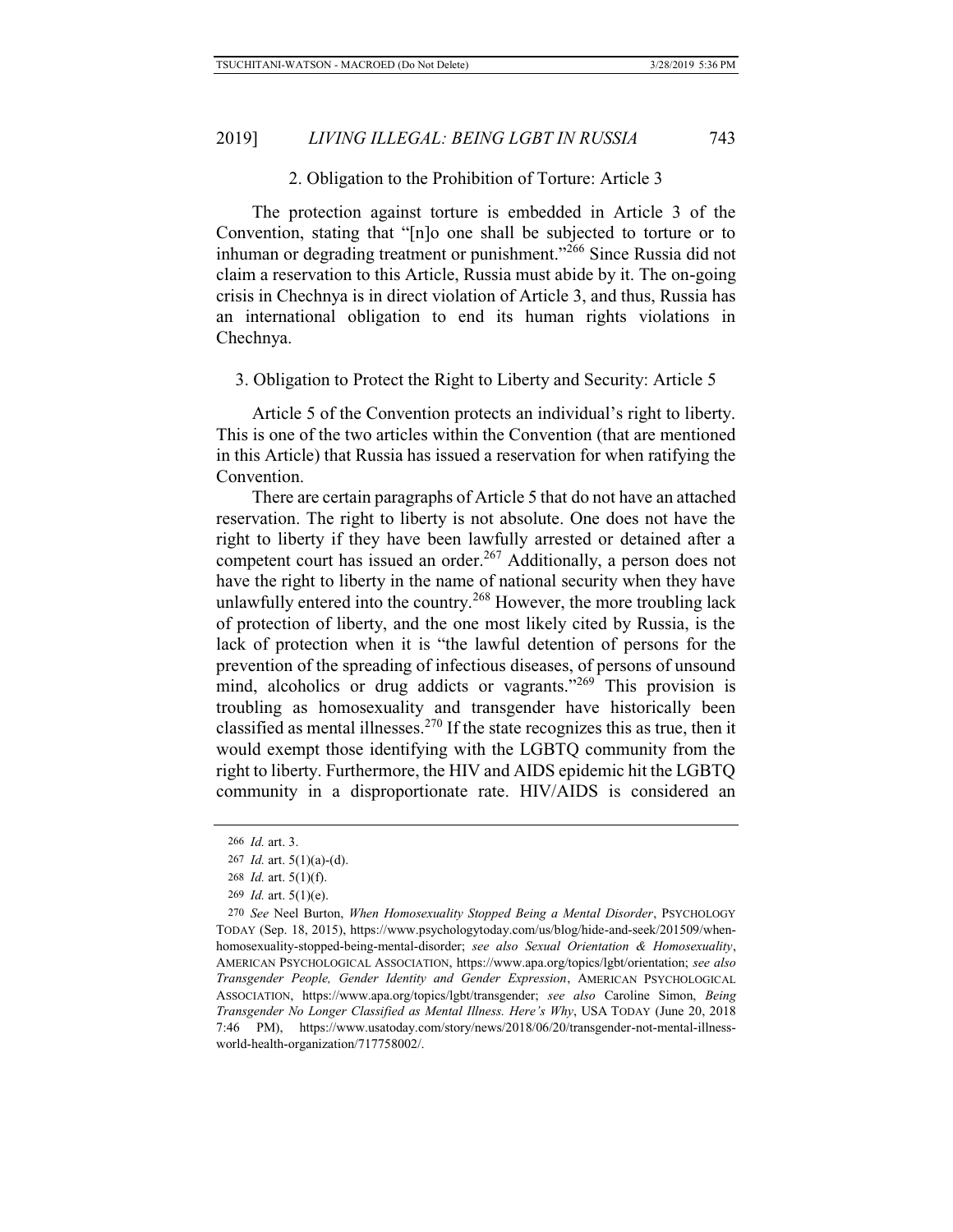infectious disease. Thus, those in the LGBTQ community with HIV/AIDS may also be exempt from the guaranteed freedom of liberty.

Article 5 provides circumstances for when the right to freedom is enforced. It states that detainees have the right to know what the charges are that led to the individual's arrest.<sup>271</sup> This information must be given to an individual in the person's native language, or any other language that an individual understands.<sup>272</sup> Anyone that has this right violated has the right to receive compensation. $273$ 

There are two provisions which Russia has made reservations on under Article 5, which gives an individual the right to be heard before a judicial body within a reasonable amount of time.<sup> $274$ </sup> This provision also allows for release from detention pending trial.<sup>275</sup> It also allows an individual to bring an unlawful detainment action such as a violation of the Convention, and have a judicial ruling on the lawfulness of their detention.276 Russia made a reservation based on "the second paragraph of point 6 of Section Two of the 1993 Constitution of the Russian Federation" which is the procedure for arrest and detention for criminal matters.<sup>277</sup> Russia cited "Articles 51-53 and 62 of the Disciplinary Regulations of the Armed Forces of the Russian Federation," which allow and proscribe the procedures for "arrest and detention in the guard-house as a disciplinary measure imposed under extra-judicial procedure on servicemen<sup>[.]"278</sup> These reservations were enacted temporarily, while new laws were being considered to ensure the laws of Russia aligned with their international obligations. The Constitution has been amended since this time.

# 4. Right to A Fair Trial: Article 6; Right to No Punishment Without Law: Article 7

Articles 6 and 7 of the Convention go hand in hand. While Article 6 provides that everyone has the right to a fair trial, the public is not always entitled to view the trial.<sup>279</sup> However, the judgment must be made

<sup>271</sup> ECHR, *supra* note 247, art. 5(2).

<sup>272</sup> *Id.*

<sup>273</sup> *Id.* art. 5(5).

<sup>274</sup> *Id.* art. 5(3).

<sup>275</sup> *Id.*

<sup>276</sup> *Id.* art. 5(4).

<sup>277</sup> *Chart of Signatures and Ratifications of Treaty 005*, *supra* note 248.

<sup>278</sup> *Id.*

<sup>279</sup> ECHR, *supra* note 247, art. 6(1).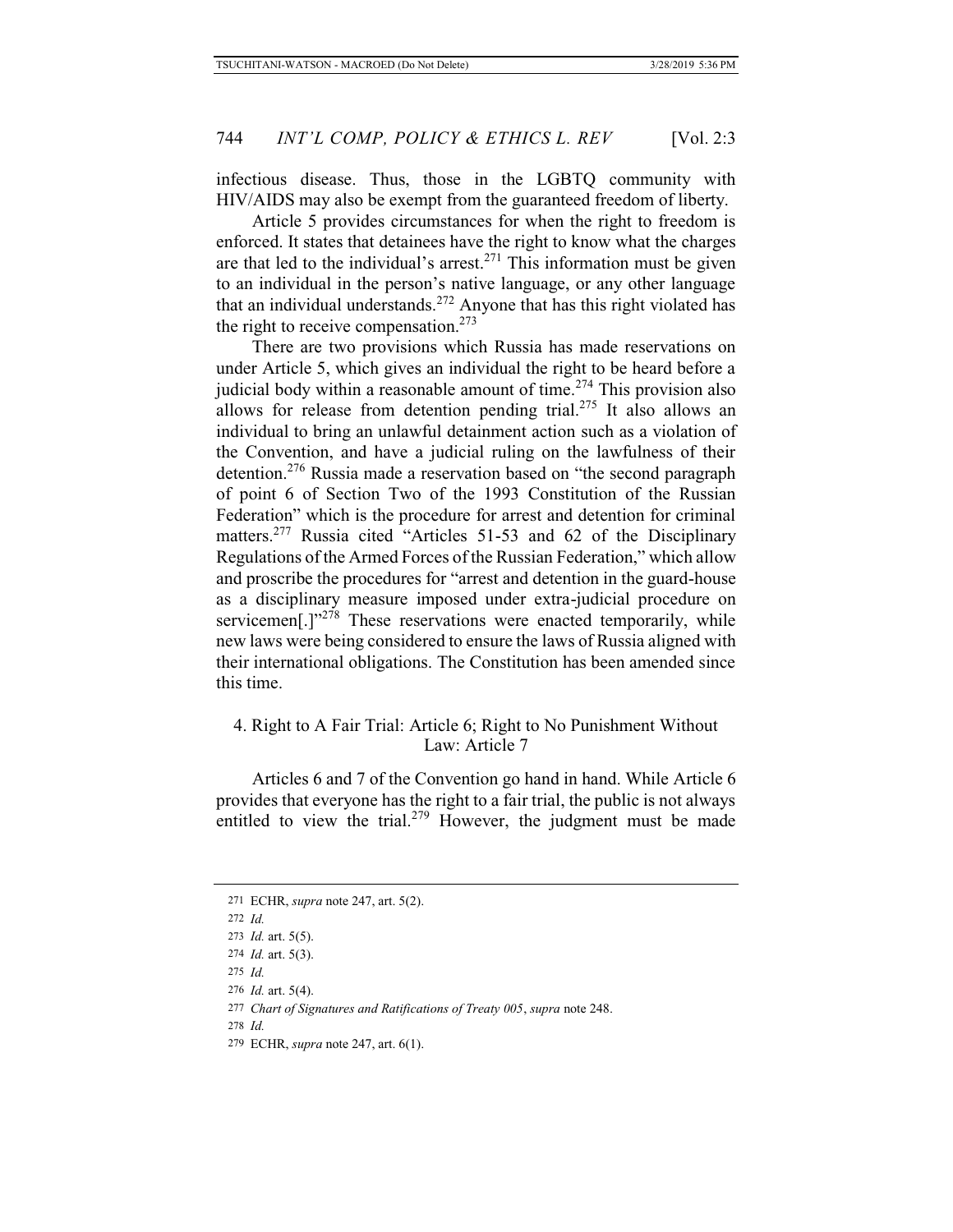available for publication in the press.<sup>280</sup> This applies to any "determination of his civil rights and obligations or of any criminal charge. . ."281 Additionally, there is a presumption of innocence, and there are five minimum rights that are made available to a defendant.<sup>282</sup> The government in Chechnya has disregarded this right to a fair trial through its unlawful detentions of LGBTQ persons.

Article 7 provides that an individual not be punished without there being a law proscribing such a punishment. "No one shall be held guilty of any criminal offence on account of any act or omission which did not constitute a criminal offence under national or international law at the time when it was committed."<sup>283</sup> Chechnya is currently holding gay men in detention solely on the basis of their sexual orientation.<sup>284</sup> While Russia has the GPL, there has been no statute explicitly illegalizing homosexual acts in Russia since 1993.<sup>285</sup> Chechnya's detention of gay men is in contravention of Article 7.

5. Right to Respect for Private and Family Life: Article 8

Russia has violated Article 8 of the Convention through its oppressive acts in Chechnya. Article 8 guarantees an individual the "right to respect for his private and family life, his home and his correspondence."286 The only exception to this rule is for the protection of the "democratic society in the interests of national security, public safety or the economic well-being of the country, for the prevention of disorder or crime, for the protection of health or morals, or for the protection of the rights and freedoms of others."287 In Chechnya, the violations of the right to a private life is not being done in the interest of a democratic society, but instead its purpose is to target a minority.

<sup>280</sup> *Id.*

<sup>281</sup> *Id.*

<sup>282</sup> *Id.* art. 6(1).

<sup>283</sup> *Id.* art. 7(1).

<sup>284</sup> *End Abuse and Detention of Gay Men in Chechnya, UN Human Rights Experts Tell Russia*, UNITED NATIONS HUMAN RIGHTS OFFICE OF THE HIGH COMMISSIONER (Apr. 13, 2017), https://www.ohchr.org/EN/NewsEvents/Pages/DisplayNews.aspx?NewsID=21501.

<sup>285</sup> *See* Schaaf, *supra* note 55, at 24.

<sup>286</sup> ECHR, *supra* note 247, art. 8(1).

<sup>287</sup> *Id.* art. 8(2).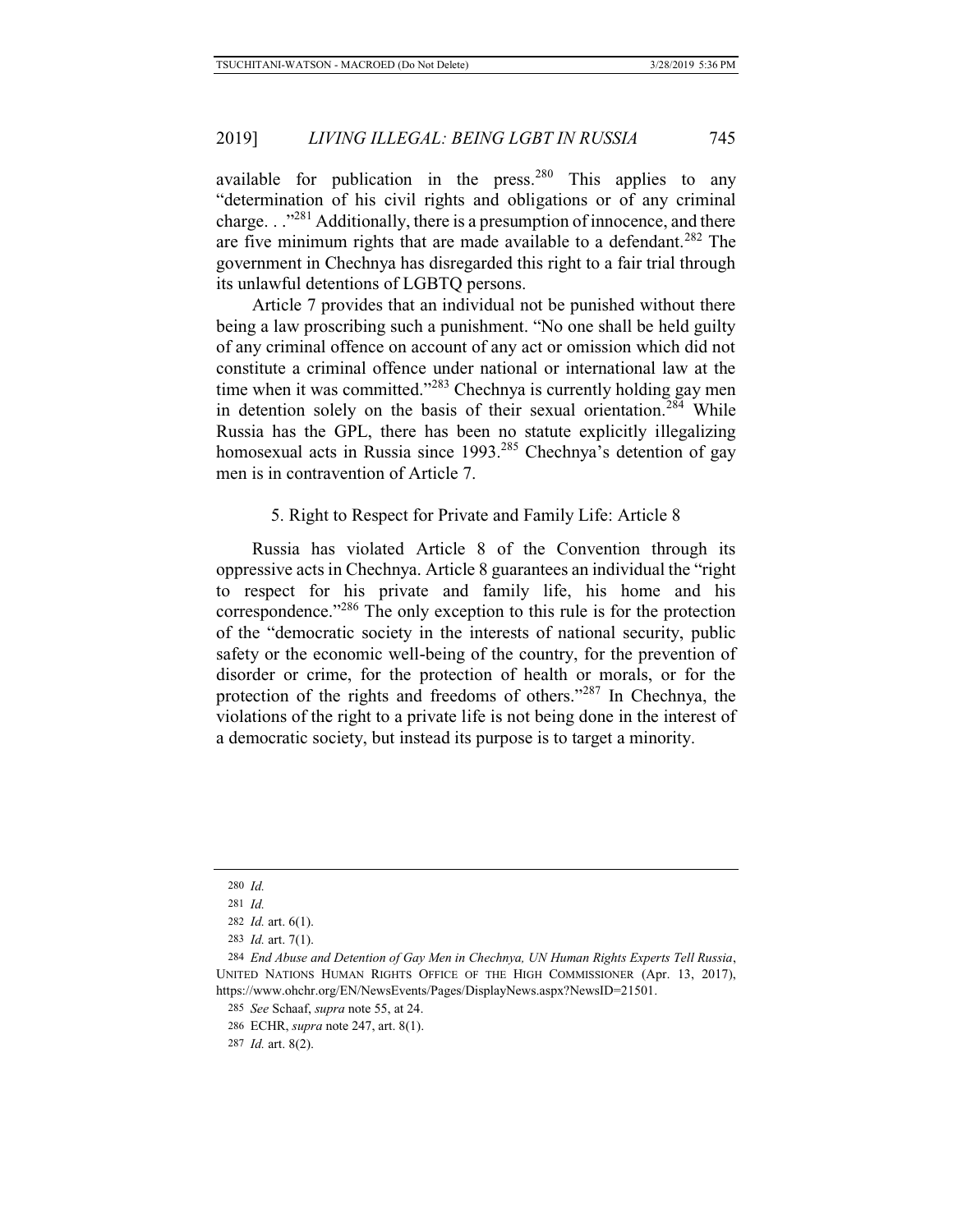### 6. Freedom of Expression: Article 10; Freedom of Assembly and Association: Article 11

Russia has also violated Articles 10 and 11 of the Convention by enacting and enforcing the GPL. Article 10 of the Convention provides the right of freedom of expression.<sup>288</sup> "This right shall include freedom to hold opinions and to receive and impart information and ideas without interference by public authority and regardless of frontiers."289 While these rights "may be subject to such formalities, conditions, restrictions or penalties as are prescribed by law and are necessary in a democratic society," the laws outlawing anything that the Russian government deems as gay propaganda that is subjecting minors to the LGBTQ community are unnecessary for a democratic society. A democratic society is one with freedom of information and movement. By silencing the freedoms of expression, Russia has violated the rights of the people and organizations in expressing necessary information to and regarding the LGBTQ community.

Article 11 grants "the right to freedom of peaceful assembly and to freedom of association with others  $\dots$ ."<sup>290</sup> The only permissible restrictions that may be placed on this right are those that "are necessary in a democratic society" and those that "are prescribed by law  $\ldots$ ."<sup>291</sup> While Russia has since enacted legislation that oppresses the freedom of peaceful assembly and association through the GPL, these laws were enacted after signing and ratifying the Convention. This would make such laws at odds with the international obligations. However, in 2015 Russia's Supreme Court ruled that the Russian national sovereignty has precedent over the international obligations.<sup>292</sup> Therefore, under Russian law, both Article 10 and Article 11 may be subordinated to the GPL and other international laws that would require that Russia stop this type of oppression.

### 7. Prohibition of Discrimination: Article 14

Article 14 is an important article to human rights, even though it is slightly buried in the Convention. Article 14 guarantees all the rights in

<sup>288</sup> *Id.* art. 10.

<sup>289</sup> *Id.* art. 10(1).

<sup>290</sup> *Id.* art. 11(1).

<sup>291</sup> *Id.* art. 11(2).

<sup>292</sup> *See Russian Constitutional Court Gets Priority Over International Courts in New Bill*, RT

<sup>(</sup>Nov. 18, 2015, 1:11 PM), https://www.rt.com/politics/322560-mps-draft-bill-setting-russian.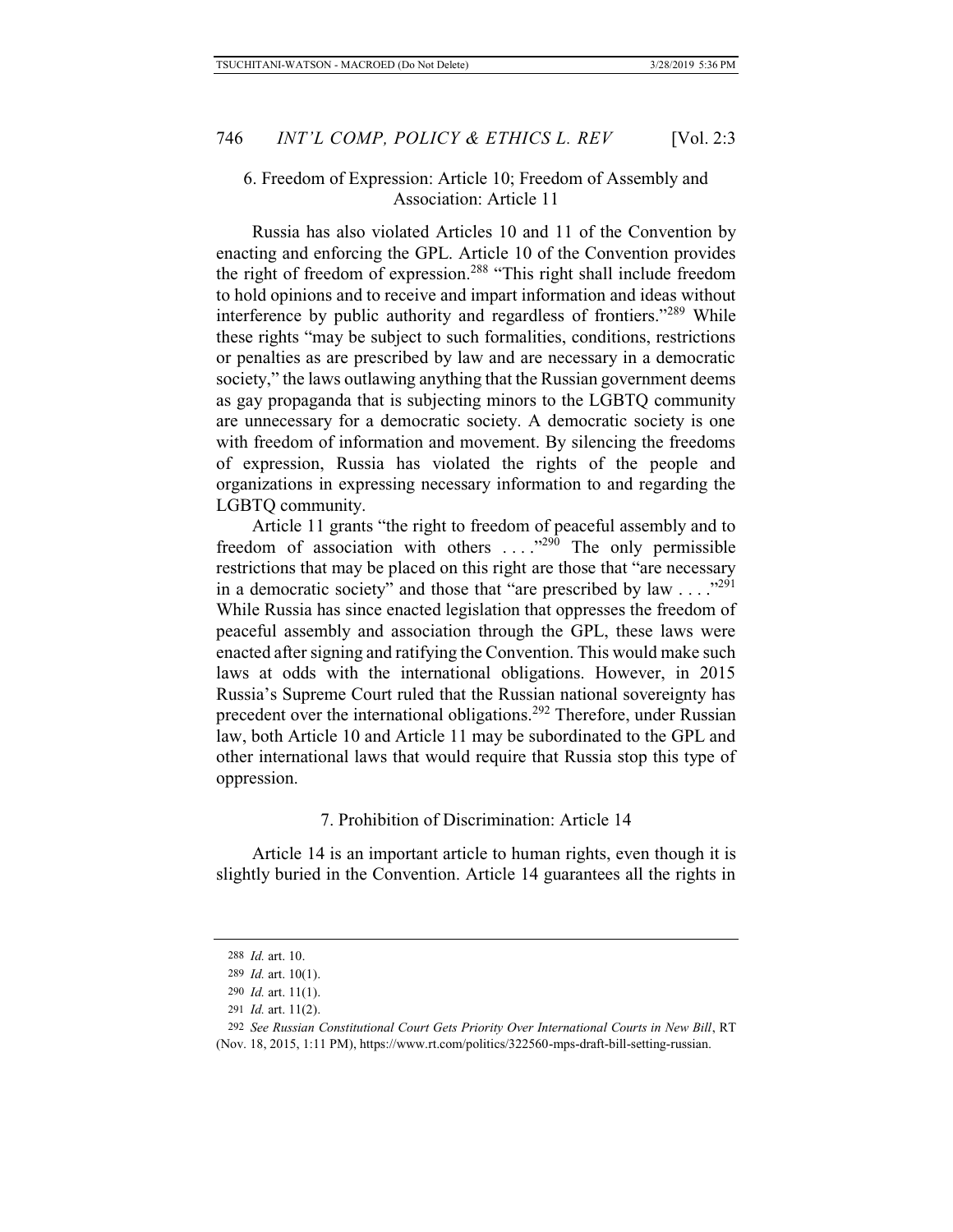the Convention to every individual.<sup>293</sup> This guarantee is made regardless of several typically protected statuses, such as sex, religion, and race.<sup>294</sup> This guarantee to any "other status" indicates that the drafters intended for it to include all discrimination. Russia has violated of this article by discriminating against the LGBTQ community in violation of the aforementioned articles.

### 8. Prohibition of Abuse of Rights: Article 17

Article 17 is relevant in refuting the claim that Article 5 allows for discrimination. Article 17 states that the Convention does not give the state "any right to engage in any activity or perform any act aimed at the destruction of any of the rights and freedoms set forth herein . . . makes reference."295 This article may be invoked for any claim that the discrimination is necessary to protect a democratic society, but does not require proof that a democratic society would be at risk by allowing the LGBTQ community to enjoy the rights set forth in the Convention. This argument is implausible given that several other democratic societies allow the LGBTQ community to have these protections without a threat. Furthermore, the Council of Europe would be encouraged to take this stance.

### 9. Safeguard for Existing Human Rights: Article 53

Article 53 explicitly states that the Convention does not subvert any other human rights that may be given by law or other international agreement.<sup>296</sup> This means that the Convention does not limit the international obligations of Russia under the U.N. Charter and the treaties that Russia has signed and ratified.

# *C. Council of Europe Obligation: European Convention for the Prevention of Torture and Inhuman or Degrading Treatment or Punishment*

Russia is obligated under the European Convention for the Prevention of Torture and Inhuman or Degrading Treatment or

<sup>293</sup> ECHR, *supra* note 247, art. 14.

<sup>294</sup> *Id.*

<sup>295</sup> *Id.* art. 17.

<sup>296</sup> *Id.* art. 53.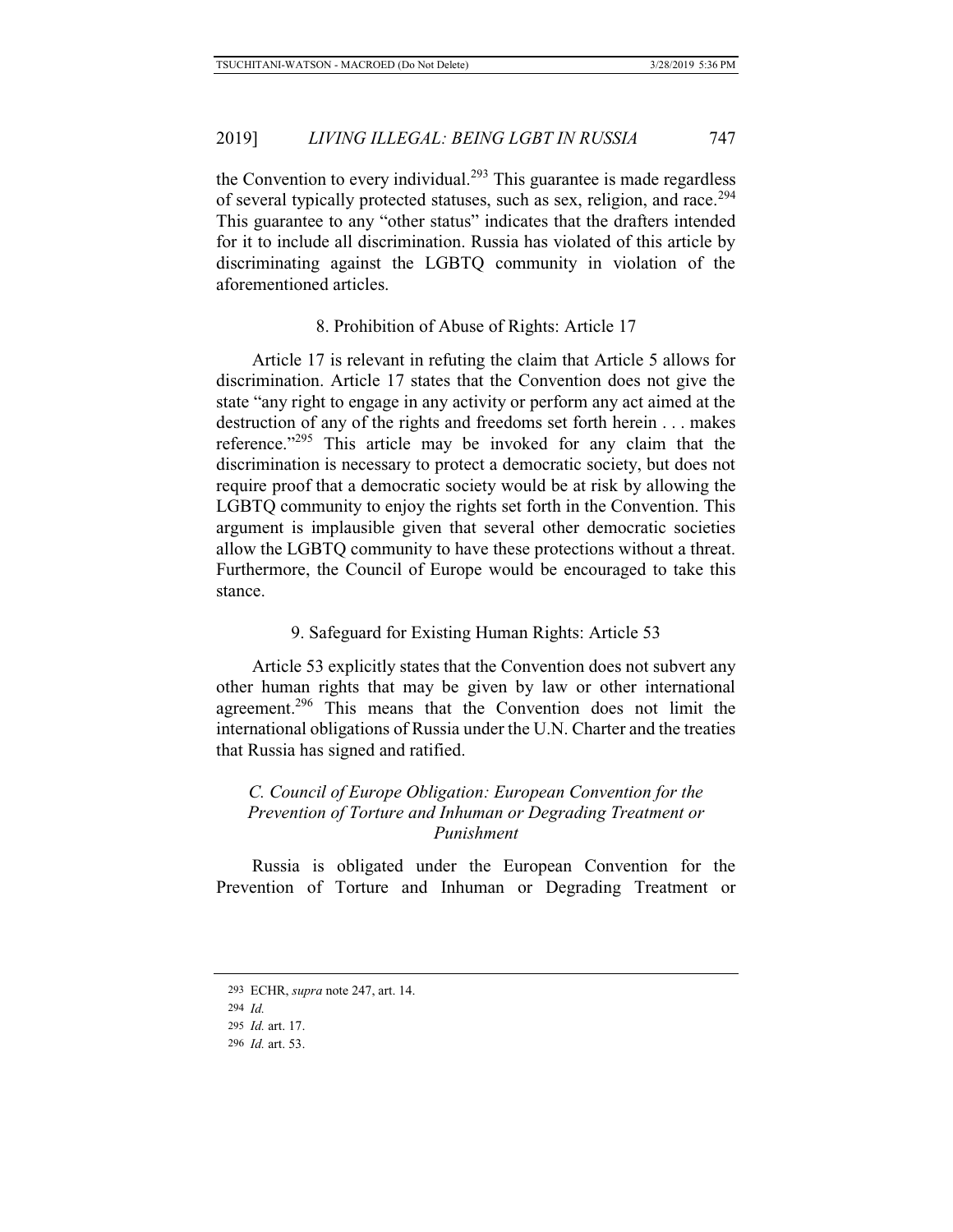Punishment.<sup>297</sup> Russia signed the instrument on February 28, 1996,<sup>298</sup> and ratified the document on May 5,  $1998.<sup>299</sup>$  This convention came into effect on September 1,  $1998$ ,<sup>300</sup> and Russia signed it without reservations.301

This convention establishes and authorizes entry by a committee into the sovereign places of a member State.<sup>302</sup> This committee is granted the authority to investigate areas where there is a deprivation of rights. $303$ This committee "by means of visits, examine[s] the treatment of persons deprived of their liberty with a view to strengthening, if necessary, the protection of such persons from torture and from inhuman or degrading treatment or punishment."304 This committee should use their rights to enter the Northern Caucasus region of Russia to investigate the ongoing crisis in Chechnya.

#### VI. PROPOSALS FOR CHANGE AND FUTURE RESEARCH

Russia must investigate and shut down the concentration camps in Chechnya. The U.N. and the Council of Europe must take affirmative steps to investigate this situation and to sanction these discriminatory practices. These steps must be taken immediately, as lives are at stake. Russia must give the U.N. and the Council of Europe unfettered access to Chechnya and to the victims of the crisis.

Russia needs to re-evaluate the GPL and its legality, by repealing the law, and creating a system in order to avoid the creation of any future discriminatory laws that target minority groups in Russia. Furthermore, Russia must take immediate action to denounce the homophobic attacks. Hate crimes should be investigated as they were meant to be under the law. The practice of victim blaming must end. This change will require a cultural shift within the government, specifically with the police force. The U.N. and the Council of Europe must step up to the plate and challenge Russia on this law, and the atrocities toward the LGBTQ

304 *Id.*

<sup>297</sup> European Convention for the Prevention of Torture and Inhuman or Degrading Treatment or Punishment, Nov. 26, 1987, 1561 U.N.T.S. 363 [hereinafter CPT].

<sup>298</sup> *See Chart of Signatures and Ratifications of Treaty 126,* COUNCIL OF EUROPE, https://www.coe.int/en/web/conventions/full-list/-/conventions/treaty/126/signatures (last visited Mar. 10, 2019).

<sup>299</sup> *See id.*

<sup>300</sup> *See id.*

<sup>301</sup> *See id.*

<sup>302</sup> CPT, *supra* note 297, art. 1.

<sup>303</sup> *Id.*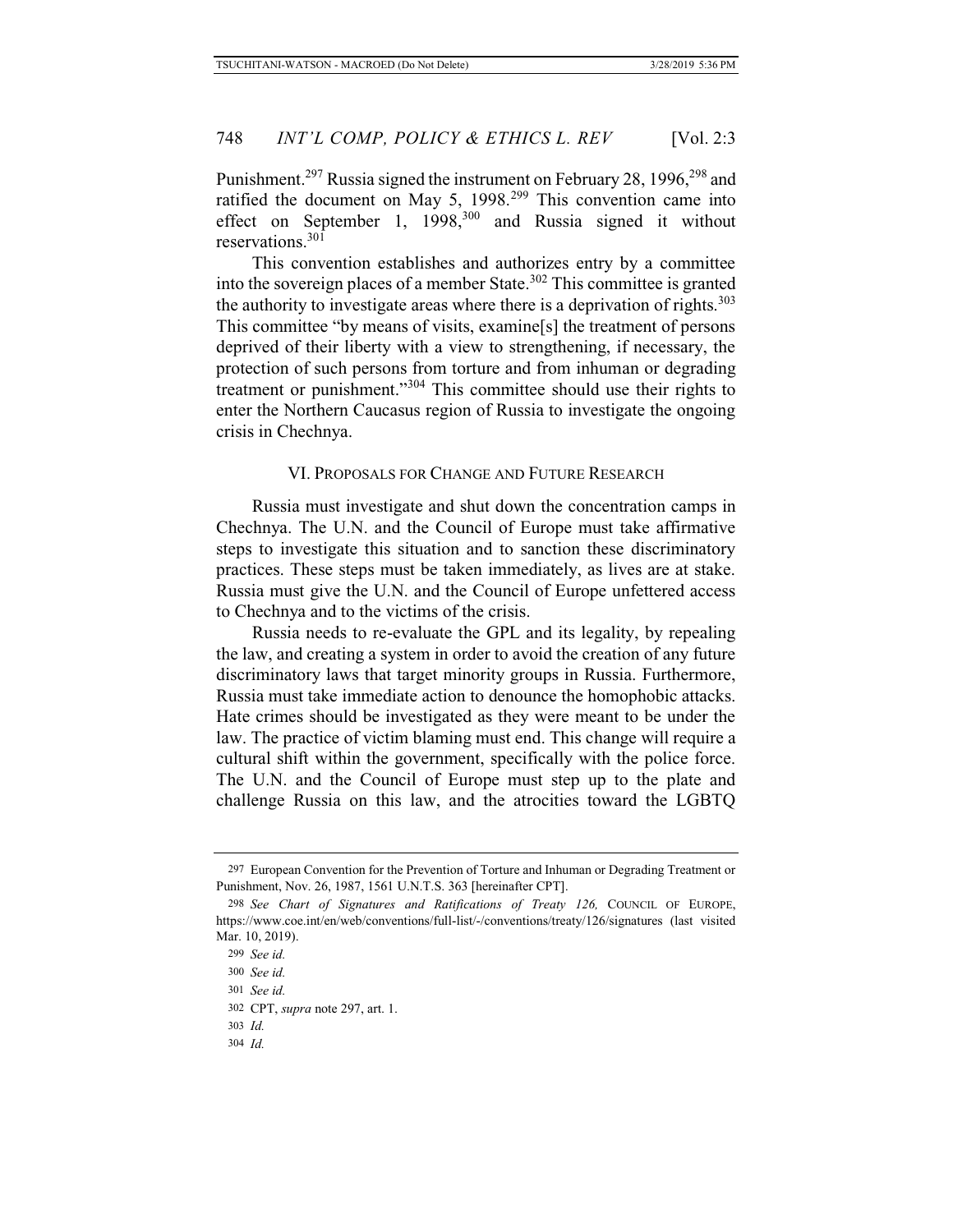community. Both bodies must act, act soon, and do so without hesitation as the atrocities continue as Russia goes largely unchecked.

Russia must reverse and rewrite the laws that are disguised as national security laws, but instead target NGOs. The laws can be reworked to achieve the goal of national security without wrongfully targeting NGOs. Here as well, the U.N. and the Council of Europe have a duty to act and must do so soon to avoid further closing of NGOs, especially those important NGOs that are focused on human and LGBTQ rights.

There is room for future research into the human rights violations in Russia. This includes specific research into the impact of the GPL and the discrimination at large on the LGBTQ community. Research should be conducted on the rights of those living with HIV/AIDS in Russia. There may be discrimination against those living with HIV/AIDS that is in tandem with the discrimination against the LGBTQ community. This includes any indication that Article  $5(1)(e)$  of the Convention for the Protection of Human Rights and Fundamental Freedoms is being used as a tool to allow for the lack of protections. There may be additional violations against those with HIV/AIDS that are separate from the violations against the LGBTQ community.

Another area of research that this Article did explore is the freedom of marriage. While this is an evolving area of law across the globe, there seems to be no movement forward in Russia. As this article discussed, other aspects of the lives of members of the LGBTQ community have been impacted by other human rights violations and discrimination. The history of marriage equality, the current state of marriage equality, and the future of marriage equality in Russia warrant their own articles.

Furthermore, there should be an extensive review and discussion of transgender rights in Russia. While transgender rights around the world continue to develop, they often develop separately and at a different pace than the rest of the LGBTQ community's rights. This area of the law should be brought to the attention of the international community, both in Russia and in other nations. While I do not condone such a separation of transgender rights from LGBTQ rights, I support an individualized and extensive look at these rights which should not be overshadowed by other violations of human rights.

Finally, there should be a more extensive review of other human rights violations in Russia which are in contradiction to the Constitution and international obligations, including the rights of the disabled and sick, and the oppression of political rights.